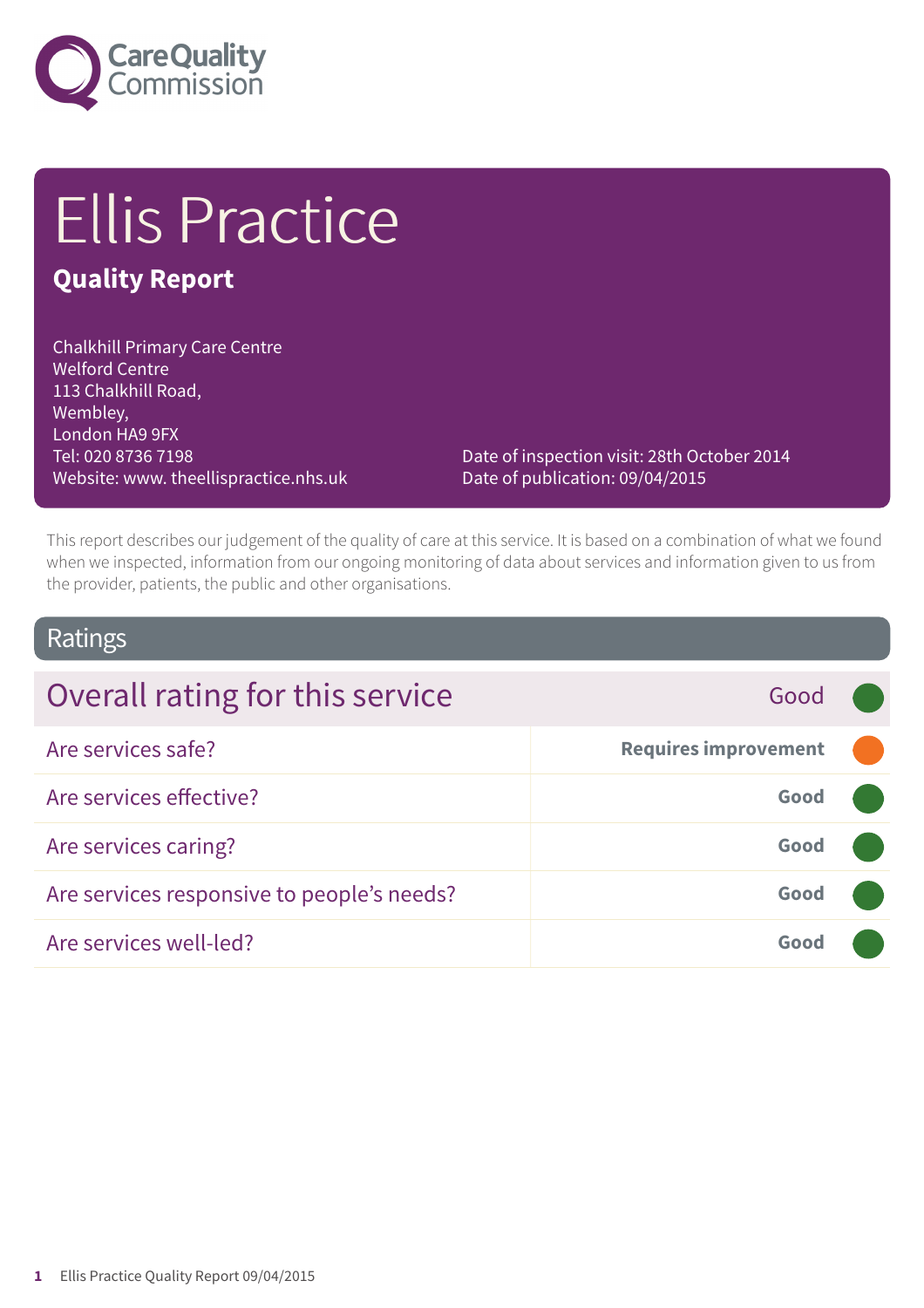# Summary of findings

### **Contents**

| Summary of this inspection                                                                                                                                                    | Page           |
|-------------------------------------------------------------------------------------------------------------------------------------------------------------------------------|----------------|
| Overall summary<br>The five questions we ask and what we found<br>The six population groups and what we found<br>What people who use the service say<br>Areas for improvement | $\overline{2}$ |
|                                                                                                                                                                               | $\overline{4}$ |
|                                                                                                                                                                               | $\overline{7}$ |
|                                                                                                                                                                               | 10             |
|                                                                                                                                                                               | 10             |
| Detailed findings from this inspection                                                                                                                                        |                |
| Our inspection team                                                                                                                                                           | 11             |
| Background to Ellis Practice                                                                                                                                                  | 11             |
| Why we carried out this inspection                                                                                                                                            | 11             |
| How we carried out this inspection                                                                                                                                            | 12             |
| Detailed findings                                                                                                                                                             | 13             |

### Overall summary

#### **Letter from the Chief Inspector of General Practice**

We carried out a comprehensive inspection of Ellis Practice on 28 October 2014. Overall the practice is rated as good.

Specifically, we found the practice to be good for being well-led and providing effective, caring and responsive services. It was also good for providing services for the care provided to older people, people with long term conditions, families, children and young people, working age people (including those recently retired and students), people living in vulnerable circumstances and people experiencing poor mental health (including people with dementia). It required improvement for providing safe services.

Our key findings were as follows:

• Some arrangements were in place to ensure patients were kept safe. For example, staff understood and fulfilled their responsibilities to raise concerns, and report incidents and near misses

- Patients' needs were suitably assessed and care and treatment was delivered in line with current legislation and best practice.
- We saw from our observations and heard from patients that they were treated with dignity and respect.
- The practice understood the needs of their patients and was responsive to them. The practice had access to Kingsbury Hub, which was a backup service staffed by a nurse practitioner and locum GP's and contracted by the CCG. The Hub provided an emergency GP service six days a week to patients from a number of practices in the London Borough of Brent
- The practice was well-led, had a defined leadership structure and staff felt supported in their roles.

However, there were also areas of practice where the provider should make improvements:

• The practice should ensure that all staff who are required to chaperone patients receive the appropriate training.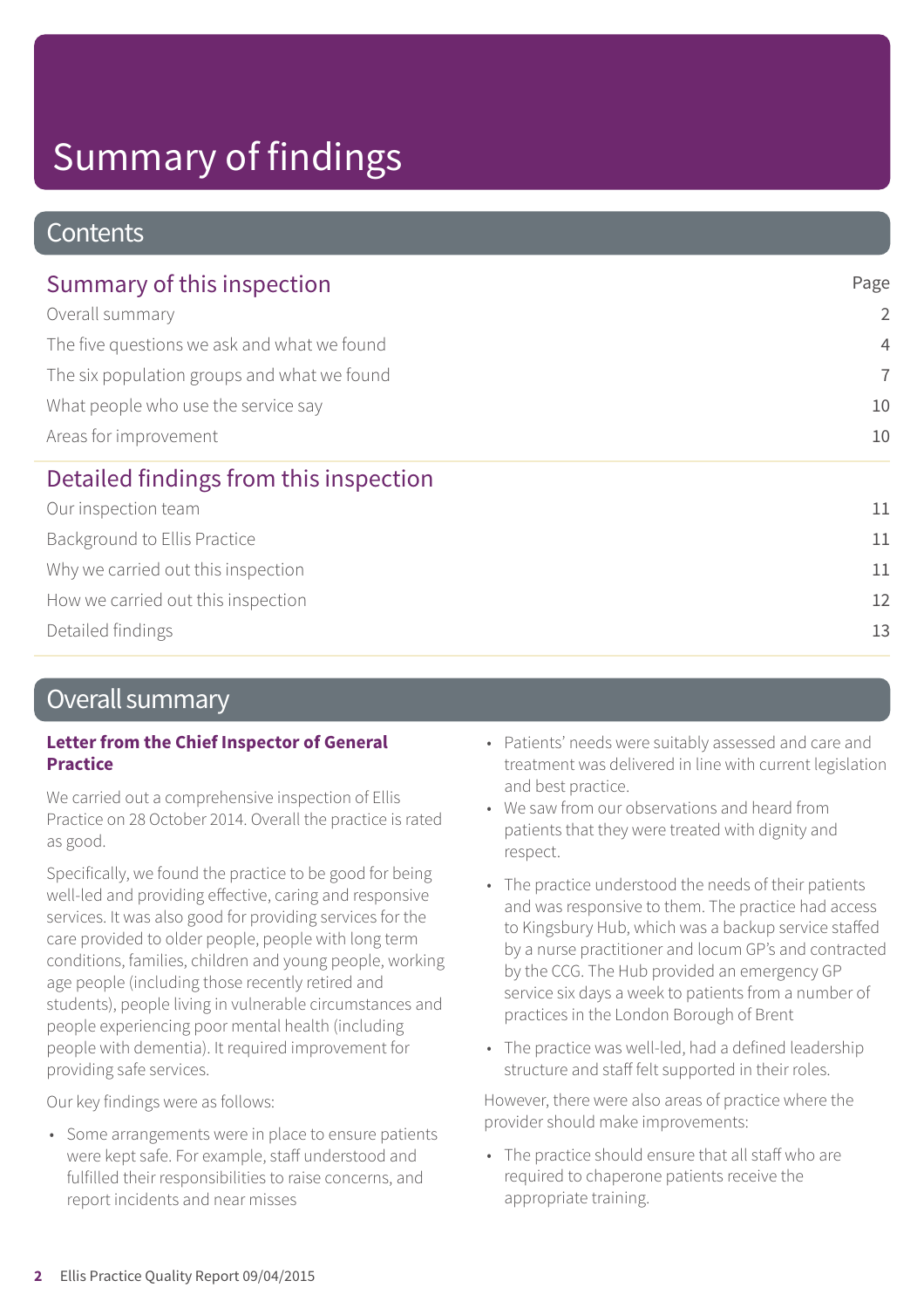# Summary of findings

- The practice should ensure that all non-clinical staff receive training in safeguarding vulnerable adults.
- The practice should ensure the oxygen cylinder kept on site is regularly checked to ensure it contains oxygen and can therefore be used in a medical emergency.
- The practice should ensure learning from significant events is disseminated to non-clinical staff.

#### **Professor Steve Field (CBE FRCP FFPH FRCGP)**

Chief Inspector of General Practice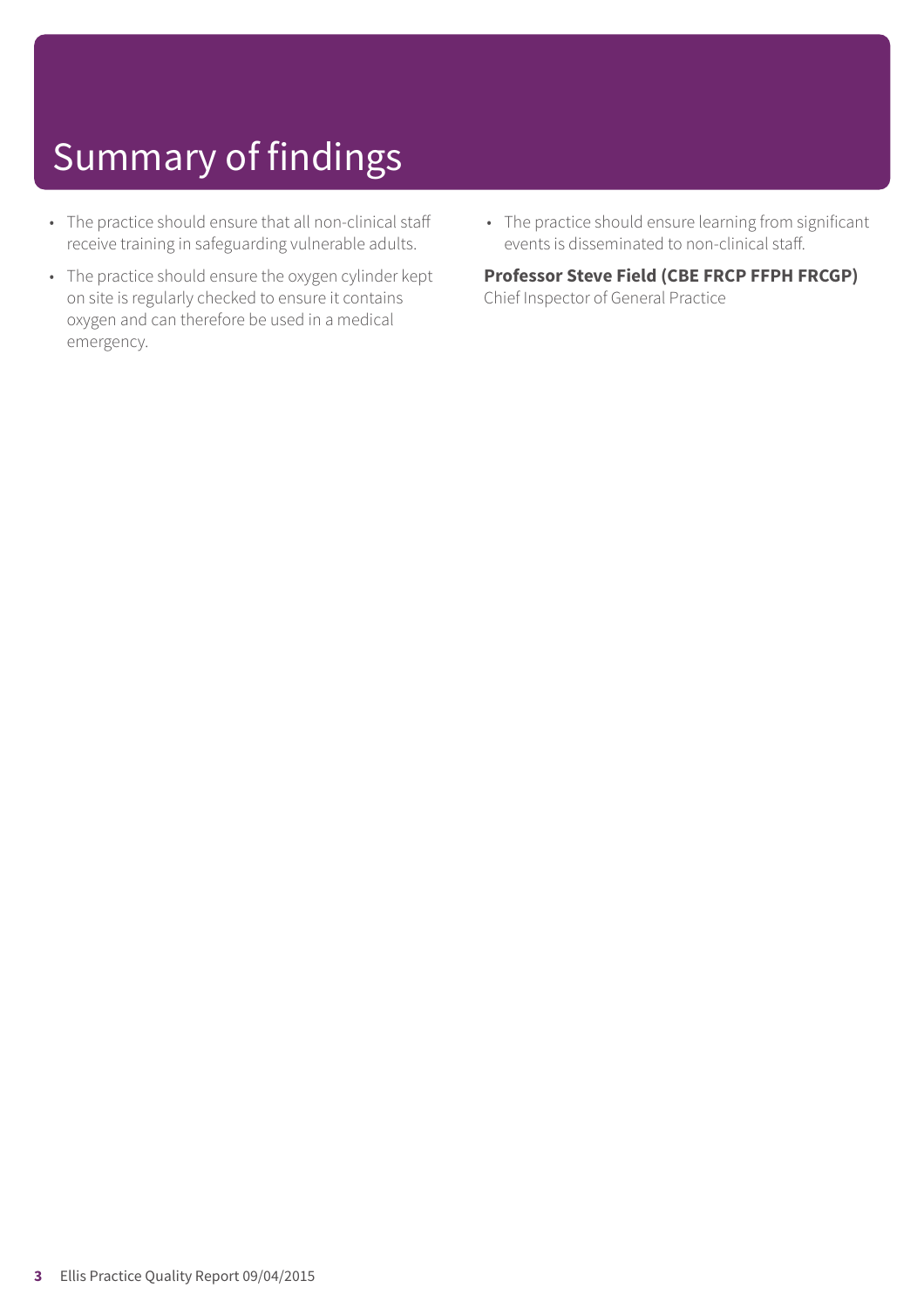### The five questions we ask and what we found

We always ask the following five questions of services.

#### **Are services safe?**

The practice is rated as requires improvement for providing safe services. Staff understood and fulfilled their responsibilities to raise concerns, and report incidents and near misses. Lessons were learned and communicated to support improvement. Information about safety was recorded, monitored, appropriately reviewed and addressed. Risks to patients were assessed and well managed. There were enough staff to keep people safe. However, non-clinical staff had not received training in adult protection and administration staff who were required to act as chaperones on occasions had not received chaperone training. An oxygen cylinder was available on site, although on the day of our visit we found it was empty

#### **Are services effective?**

The practice is rated as good for effective. Data showed patient outcomes were at or above average for the locality. NICE guidance was referenced and used routinely. People's needs were assessed and care was planned and delivered in line with current legislation. This included assessment of a patient's capacity to make decisions and the promotion of good health. Staff had received training appropriate to their roles and further training needs had been identified and planned. The practice had carried out staff appraisals and had established personal development plans for all staff. There was evidence of multidisciplinary working to discuss the needs of complex patients especially those on care plans. These meetings were attended by district nurses, social workers, palliative care nurses and decisions about care planning were documented in a shared care record. The practice offered a full range of immunisations for children, travel vaccines and flu vaccinations in line with current national guidance. They also had access to counselling resources located in the same building for those people with substance misuse concerns.

#### **Are services caring?**

The practice is rated as good for caring. Data showed patients rated the practice higher than others in the borough for several aspects of care. Patients said they were treated with compassion, dignity and respect and they were involved in care and treatment decisions. Accessible information was provided to help patients understand the care available to them. Patients who had care plans had annual reviews or more frequently where needed.

**Requires improvement –––**

**Good –––**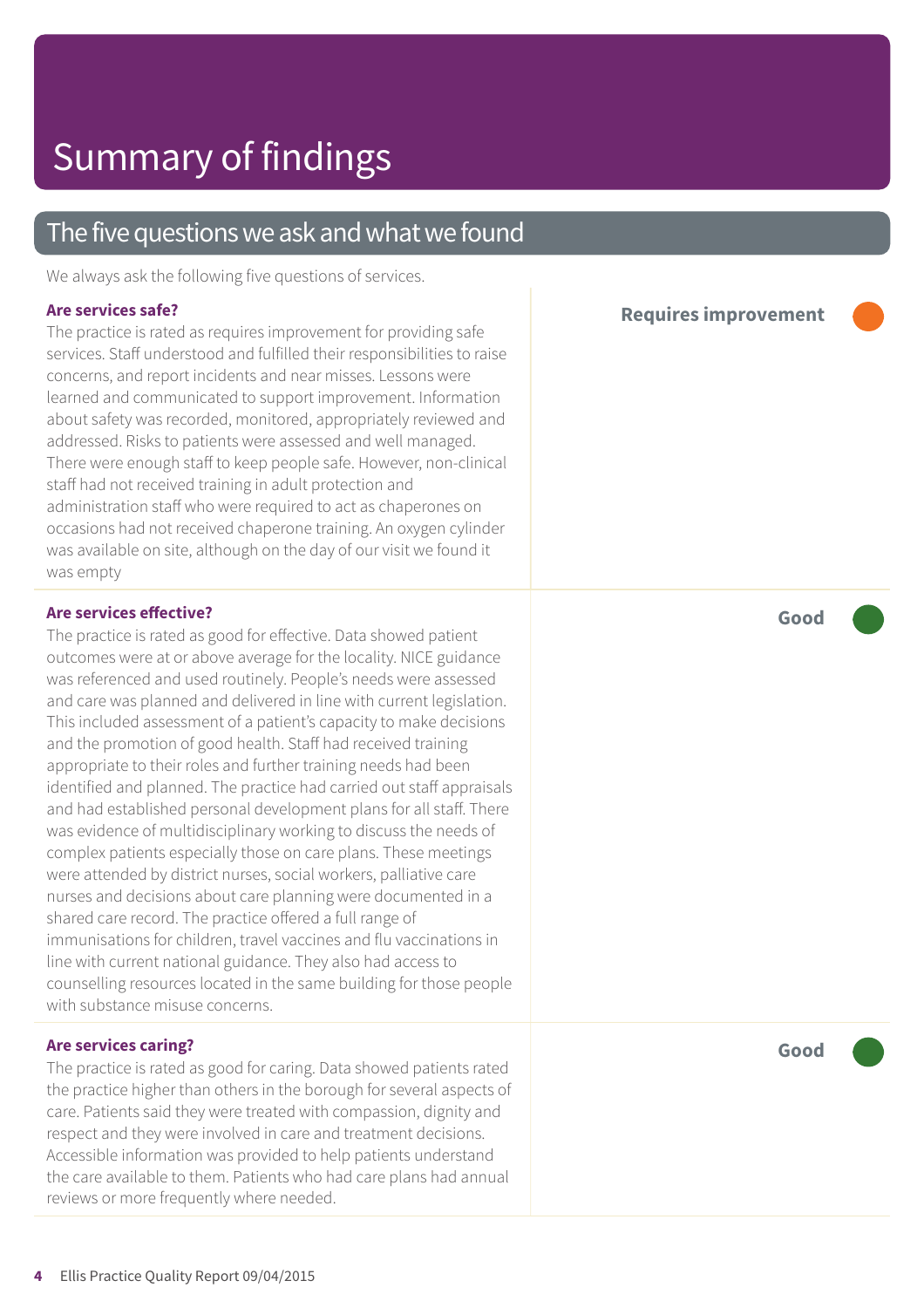We saw that staff treated patients with kindness and respect ensuring confidentiality was maintained. Patients told us the y felt listened t o and supported by staff and had sufficient time during consultations t o mak e an informed decision about the choic e of treatment they wished to receive. Patient feedback on the CQC patient comment cards we received was also positive and aligned with these views. GP's told us they would make phone calls to families who had suffered ber eavement and offer t o refer them t o appropriat e services for support.

#### **Ar e services responsive t o people ' s needs ?**

The practice is rated as good for responsive. The practice reviewed the needs of their local population and engaged with the NHS Local Ar e a T eam (L AT) and Clinical Commissioning Group (C CG) t o secur e servic e improvements wher e these wer e identified. Patients reported good ac cess t o the practic e and all vulnerable patients had a named GP. Ther e was evidenc e of continuity of car e and people were able to get urgent appointments on the same day. The practice had good facilities and was well equipped t o tr eat patients and meet their needs. There was an accessible complaints system with evidenc e demonstrating that the practic e responded quickly t o issues raised. Ther e was evidenc e of shared learning from complaints with staff and other stakeholders. The practice reviewed complaints on an annual basis t o identify any themes or trends. We looked at the report for the last review and no themes had been identified, however lessons learnt from individual complaints had been acted upon in a timely manner. The practic e used a telephone translation servic e and had ac cess t o an interpr e ter who was based in the building. The premises wer e ac cessible t o patients with disabilities, for example ther e was lift ac cess t o the first floor wher e the surgery was based and the toilets were accessible to wheelchair users.

#### **Ar e services well-led?**

The practice is rated as good for being well-led. The practice had a clear vision with quality and saf ety as its k e y priority. The strat egy t o deliver this vision had been produced in consultation with staff, other professionals and the C C G and was r egularly r eviewed and discussed at t eam meetings and away days. High standards wer e promoted and owned by all practic e staff and t eams worked together across all roles. The practice carried out proactive suc cession planning and had started t o plan for the r etirement of a senior partner. Ther e was a high level of constructive engagement with staff and a high level of staff satisfaction. The practic e gathered feedback from patients through an internal patient surve y or ganised **Good –––**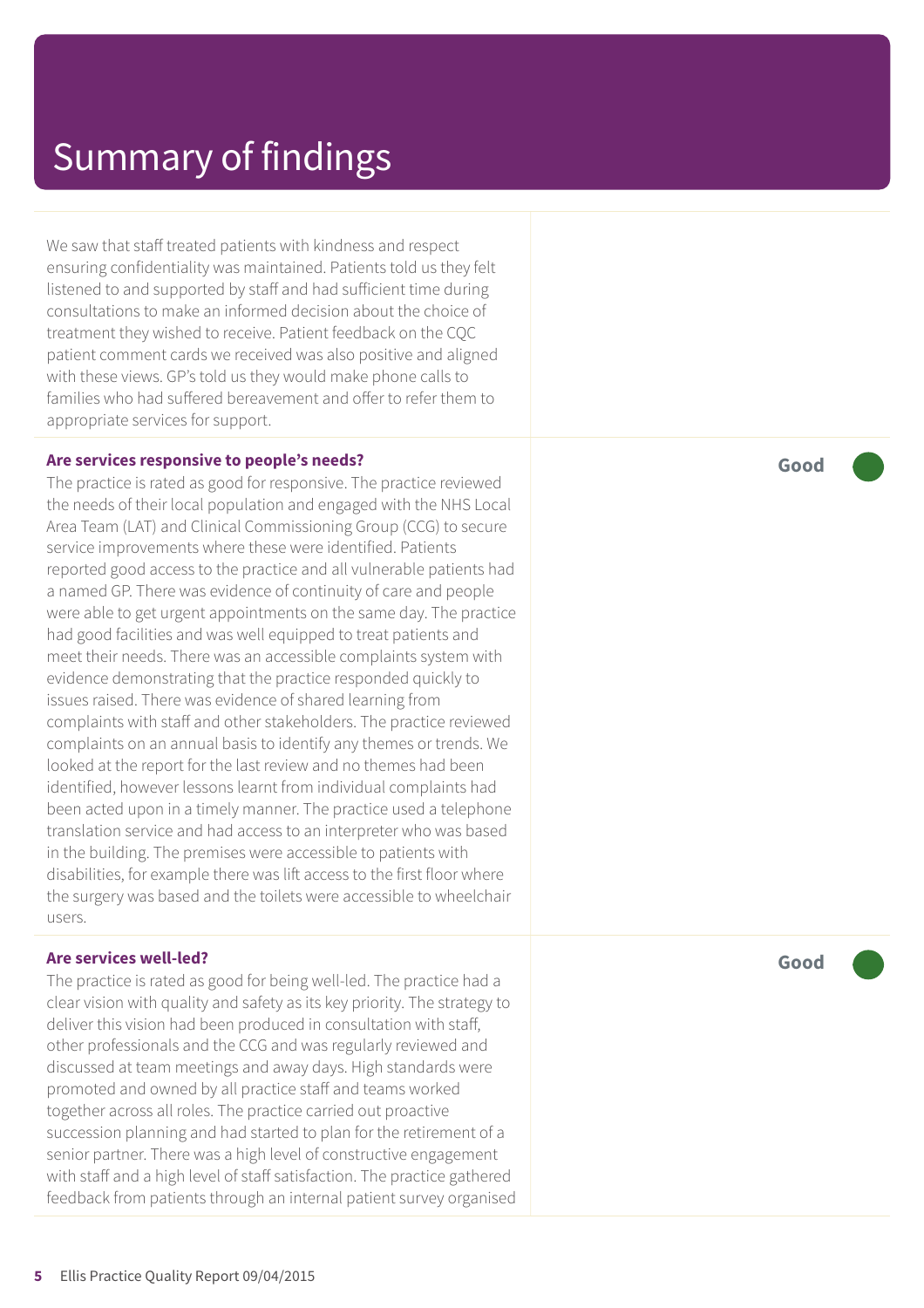# Summary of findings

by their patient participation group (PPG), who met quarterly. Two members of the practice PPG also attended the locality PPG consisting of 10 other practices and contributed to developing locality wide pathways for patients.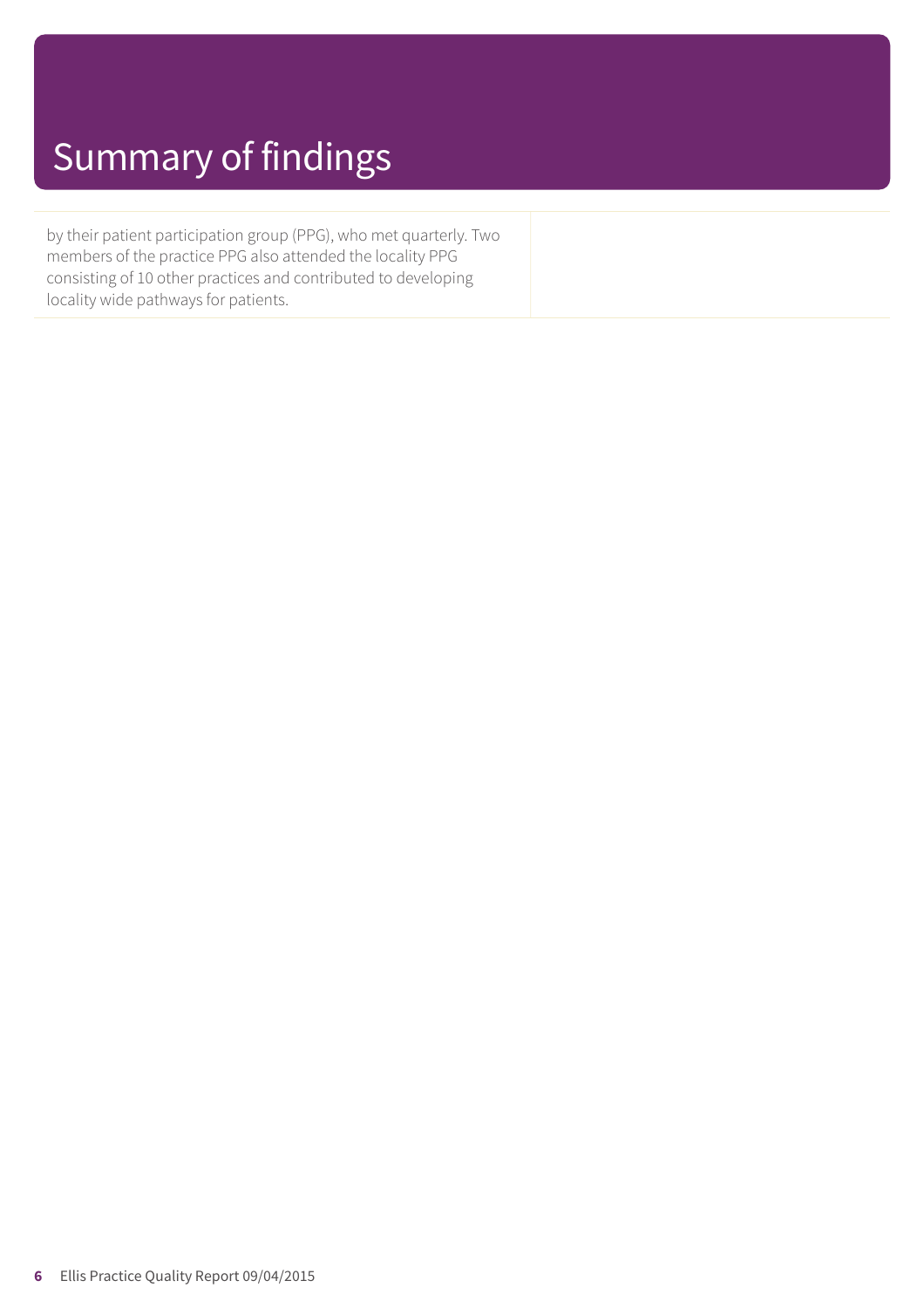### The six population groups and what we found

We always inspect the quality of care for these six population groups.

#### **Older people**

The practice is rated as good for the care of older people. Nationally reported dat a showed the practic e had good out comes for conditions commonly found amongst older people. The practice offered pr oactive, personalised car e t o mee t the needs of the older people in its population and had a rang e of specialist services, for example dementia and end of lif e care. The practic e was responsive t o the needs of older people and used the BIRT2 tool t o identify risk and plan car e including offering home visits and making r egular contact with patients they knew lived on their own or were vulnerable t o pr event unnecessar y hospital admissions. All patients over 75 year s of ag e had a named GP who looked after their car e and treatment. The named GP held regular meetings with other health care professionals to provide multidisciplinary care for older patients and liaised with appropriat e health car e professionals when required to ensure older patients received effective care.

#### **People with long term conditions**

The practice is rated as good for the population group of people with long term conditions. Emer genc y processes wer e in plac e and referrals made for patients in this population group that had a sudden de terioration in health. When needed longer appointments and home visits were available. Patients with a long term condition had a named GP and a care plan and structured annual reviews to check their health and medication needs wer e being me t. For those people with the most complex needs the named GP worked with relevant health and care professionals to deliver a multidisciplinary packag e of care. Nursing staff had received appropriat e training t o manage and support patients with long term conditions such as spirometr y. The practic e had GP leads for a variety of chronic conditions including diabe tes, chronic obstructive pulmonar y disease (COPD) and asthma.

#### **Families, children and young people**

The practice is rated as good for the population group of families, children and young people. Systems wer e in plac e for identifying and following-up children living in disadvantaged circumstances and who wer e at risk. For example, the y had links with the local children's centre where they would refer families for additional support and had multidisciplinar y meetings with health visitor s wher e any saf eguarding concerns would be discussed. Ther e wer e weekly immunisation baby clinics and immunisation rates wer e relatively high in comparison to other practices in the CCG, for all

**Good –––**

**Good –––**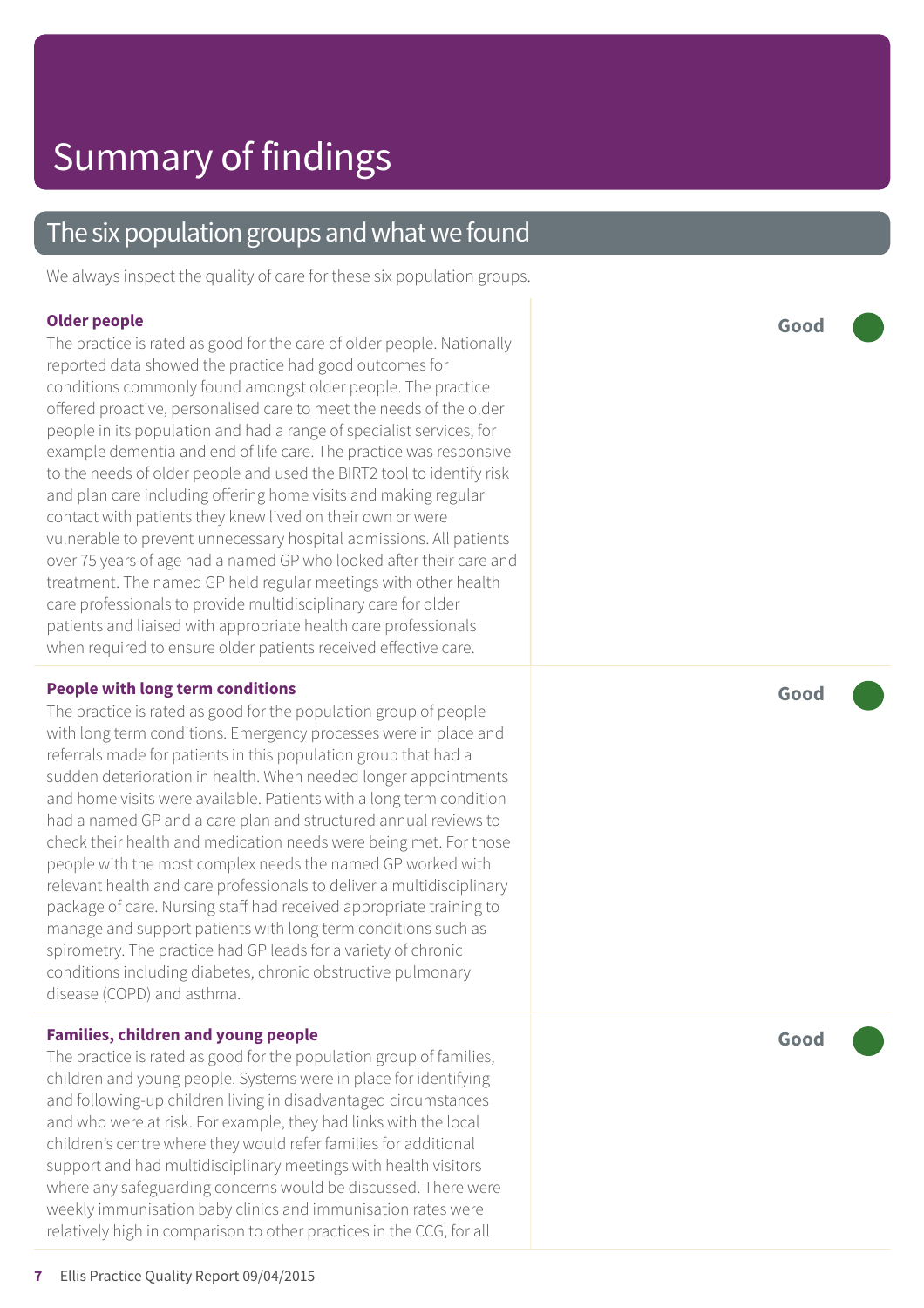### Summar y of findings

standar d childhood immunisations. Patients told us and we saw evidenc e that children and young people wer e tr eated in an ag e appropriat e way and recognised as individuals. Appointments wer e available outside of school hour s and the premises wer e suitable for children and babies. Emer genc y processes wer e in plac e and referrals made for children and pregnant women who had a sudden de terioration in health. The GP s offered family planning advice, fitted IUDs and prescribed the contraceptive pill.

#### **Working ag e people (including those recently r etired and students)**

The practice is rated as good for the population group of the working-ag e people (including those recently r etired and students). The needs of the working ag e population, those recently r etired and students had been identified and the practic e had adjusted the services it offered t o ensur e these wer e ac cessible, flexible and offered continuity of care. The y had extended opening for one hour one day a week and online services for ordering repeat prescriptions, booking appointments and getting test results were available. The practic e offered a full rang e of health promotion and invited patients over 40 year s of ag e t o have an NHS health check.

#### **People whose circumstances may mak e them vulnerable**

The practice is rated as good for the population group of people whose circumstances may mak e them vulnerable. The practic e held a r egister of patients living in vulnerable circumstances including homeless people and those with a learning disability. All vulnerable patients had a care plan that was reviewed annually. The practice had carried out annual health checks for people with learning disabilities and 90% of these patients had received a follow-up r evie w within a year. The practic e offered longer appointments for people with learning disabilities and visited some patients who lived in local residential homes.

There were GPs within the practice who specialised in drug and alcohol misuse. These GPs had completed parts one and two of the Royal Colle g e for General Practitioner s (RCGP) Alcohol Misuse certificate.

The practice regularly worked with multi-disciplinary teams in the case management of vulnerable people. The practic e had sign-posted vulnerable patients to various support groups and third sector or ganisations. Staff kne w how t o recognise signs of abuse in vulnerable adults and children. Staff wer e awar e of their responsibilities regarding information sharing, documentation of saf eguarding concerns and how t o contact rele vant agencies in and out of hours.

**Good –––**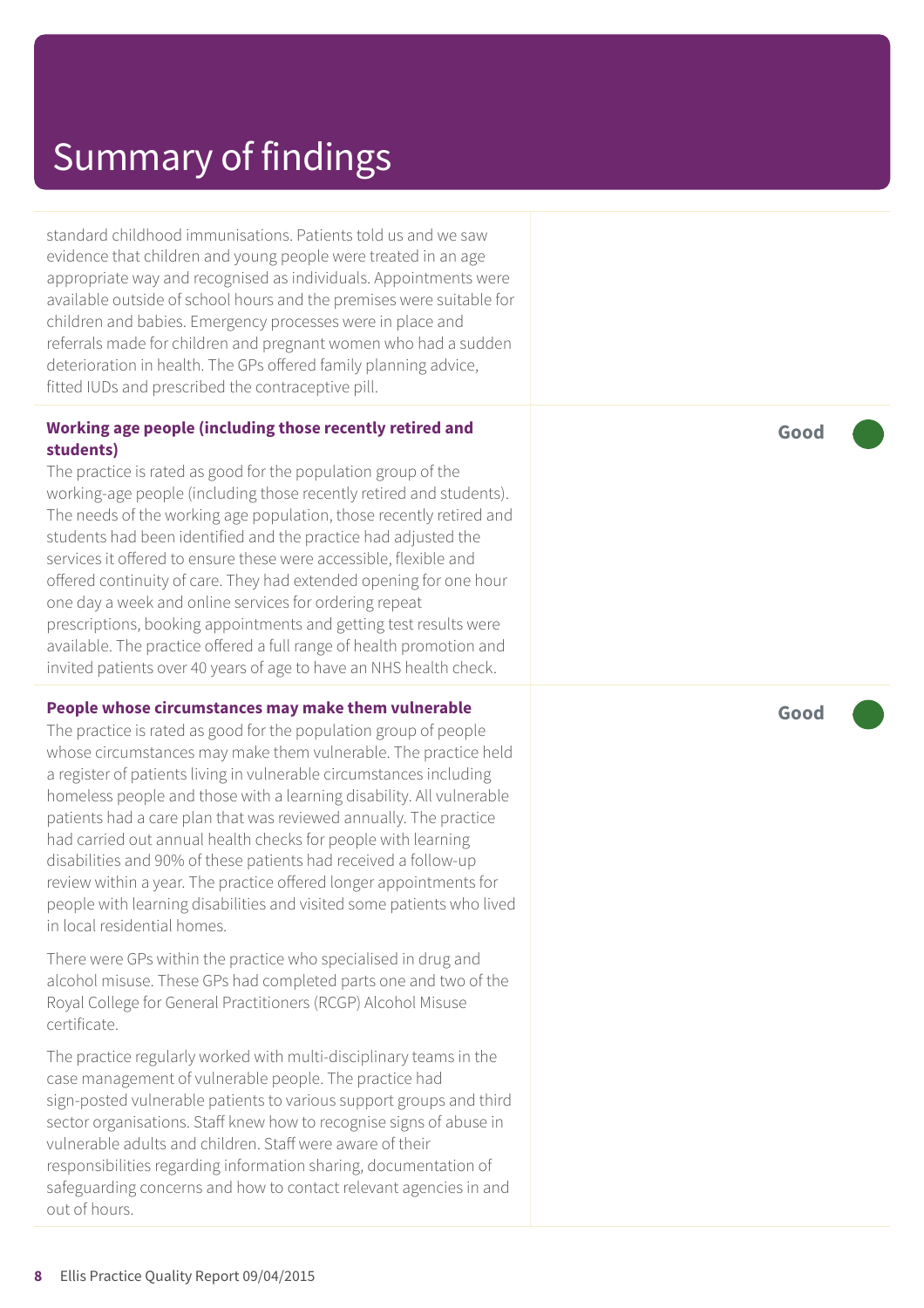### Summary of findings

Practice staff had access to an interpreter and translation service via language line to ensure that those patients whose first language was not English could access the service. The practice was accessible to disabled patients.

#### **People experiencing poor mental health (including people with dementia)**

The practice is rated as good for the population group of people experiencing poor mental health (including people with dementia). All these patients had a care plan that had been reviewed annually and 70% of people experiencing poor mental health had received an annual physical health check in the previous 12 months. The practice regularly worked with multi-disciplinary teams in the case management of people experiencing poor mental health including those with dementia. The practice had in place advance care planning for patients with dementia. The practice offered longer appointments for people experiencing poor mental health and visited some patients who lived in local residential homes.

The practice had sign-posted patients experiencing poor mental health to various support groups and third sector local organisations including the community centre located in the same building. The GPs liaised with the local community mental health team when required and had an understanding of the Mental Capacity Act 2005

The practice had a system in place to follow up on patients who had attended accident and emergency where there may have been mental health needs. Staff had received training on how to care for people with mental health needs and dementia.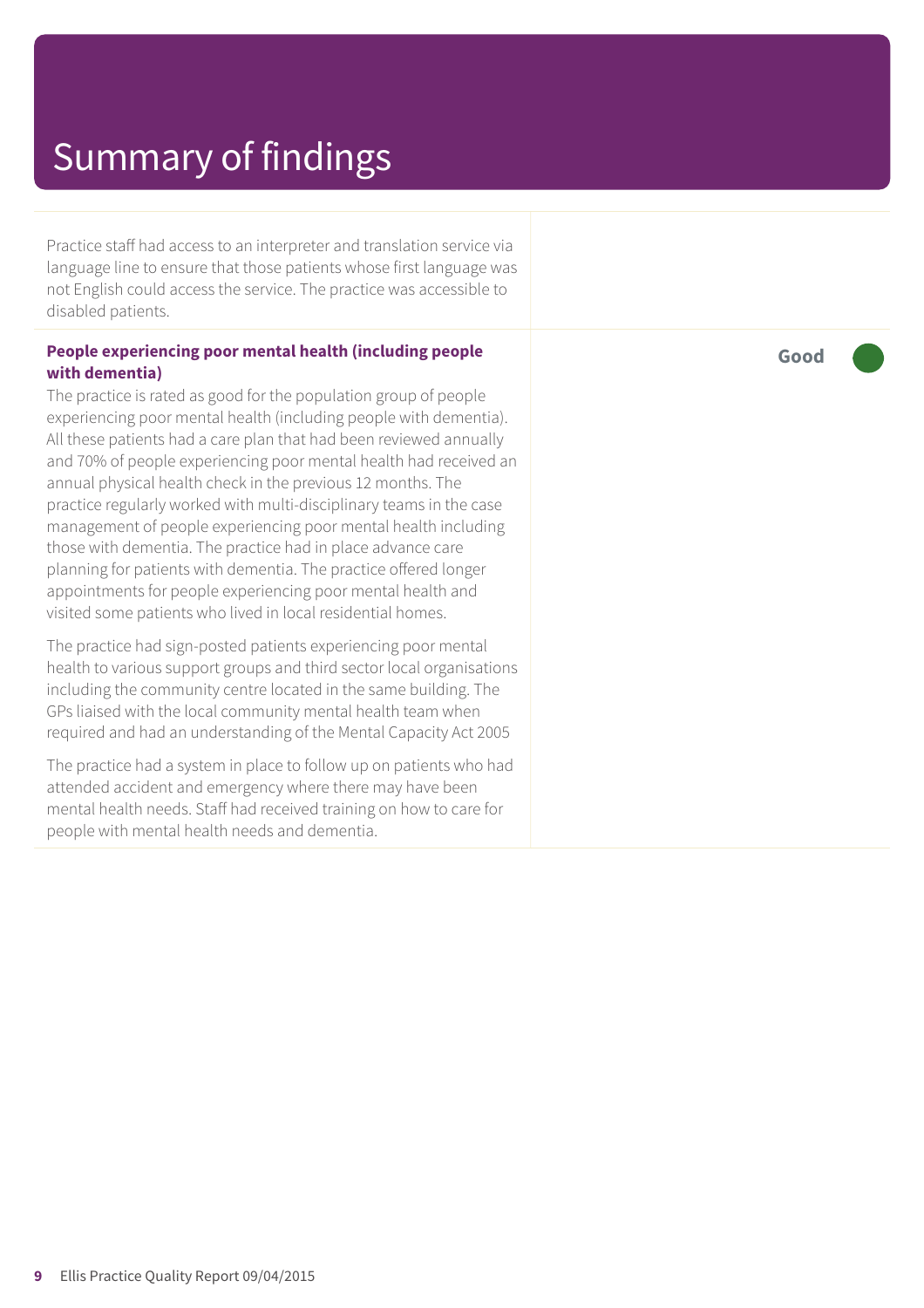### What people who use the service say

We spoke with 11 patients during our inspection and received 34 completed Care Quality Commission (CQC) patient feedback cards. We looked at the completed CQC comment feedback cards and all were very positive about the practice

All the patients we spoke with during the inspection told us they were satisfied with the overall quality of care and support offered by the practice from both clinical and

non-clinical staff. Most of the patients we spoke with had been registered with the practice for many years and told us staff were patient and understanding and the GPs gave consistently good care. This was similar to the findings of the latest national GP patient survey which found that 91% of respondents described their overall experience of the practice was good and 85% said that they would recommend the practice to someone new.

### Areas for improvement

#### **Action the service SHOULD take to improve**

- The practice should ensure that all staff who are required to chaperone patients receive the appropriate training.
- The practice should ensure that all non-clinical staff receive training in safeguarding vulnerable adults.
- The practice should ensure the oxygen cylinder kept on site is regularly checked to ensure it contains oxygen and can therefore be used in a medical emergency.
- The practice should ensure learning from significant events is dissemination to non-clinical staff.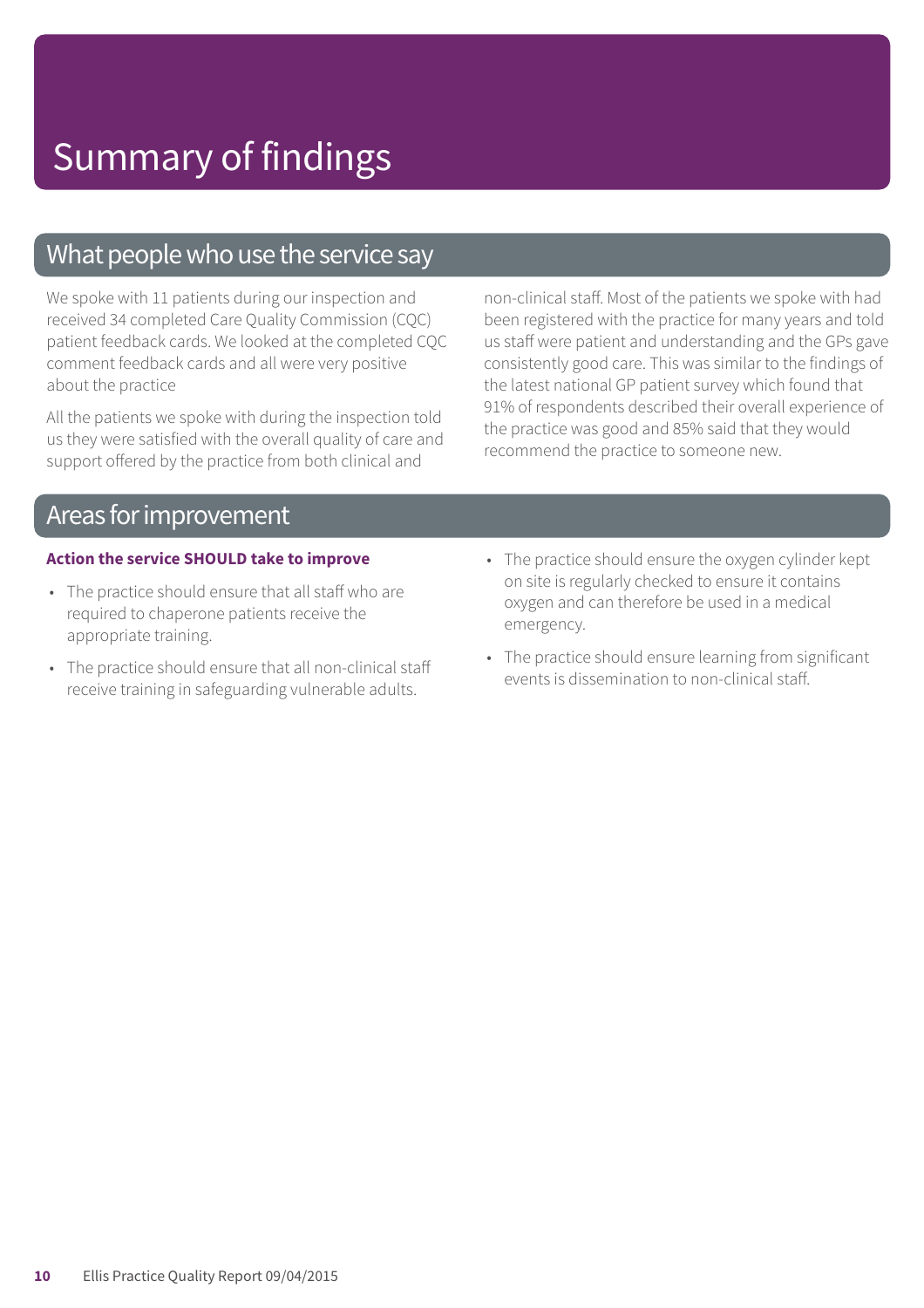

# Ellis Practice **Detailed findings**

### Our inspection team

#### **Our inspection team was led by:**

Our inspection team was led by a CQC Lead Inspector. The team included a second inspector, GP and an expert by experience who were granted the same authority to enter the practice premises as the CQC inspectors.

### **Background to Ellis Practice**

Ellis Practice provides GP primary care services to approximately 8,000 people living in the London Borough of Brent. The practice is staffed by seven GPs, two male and five female who work a combination of full and part time hours. The practice employed one nurse practitioner, a nurse, a healthcare assistant, a phlebotomist, a practice manager and twelve administrative staff. The practice held a General Medical Services (GMS) contract and was commissioned by NHSE London. The practice was registered with the Care Quality Commission to provide the regulated activities of diagnostic and screening procedures, treatment of disease, disorder and injury, surgical procedures, family planning and maternity and midwifery services.

The practice opening hours were 8.00am to 6.30pm Mondays, Wednesday, Thursday and Fridays and 7.00am to 7.30pm on Tuesdays. The out of hours services were provided by an alternative provider. The details of the 'out of hours' service were communicated in a recorded message accessed by calling the practice when it was closed and details could also be found on the practice website. The practice provided a wide range of services including clinics for asthma, chronic obstructive pulmonary disease (COPD), coil fitting and child health care. The practice also provided health promotion services including a flu vaccination programme, weekly smoking cessation clinics and cervical screening.

The national census data stated 18% of the borough's population was white British, 18% white non-British (among which are large, Polish and Irish communities), 8% black Caribbean, 8% black African (amongst which are a large Somalian community) with various other ethnicities (including Indian, Pakistani, Chinese and Sri Lankan) making up the remaining 48 percent. Around 62% of children under 16 in Brent were classified as living in poverty in 2011, higher than the overall percentage for London (27%) and England (21%). The practice's catchment area has a high deprivation score and young mobile population.

The CQC intelligent monitoring placed the practice in band three. The intelligent monitoring tool draws on existing national data sources and includes indicators covering a range of GP practice activity and patient experience including the Quality Outcomes Framework (QOF) and the National Patient Survey. Based on the indicators, each GP practice has been categorised into one of six priority bands, with band six representing the best performance band. This banding is not a judgement on the quality of care being given by the GP practice; this only comes after a CQC inspection has taken place.

### Why we carried out this inspection

We inspected this service as part of our new comprehensive inspection programme. This provider had not been inspected before and that was why we included them.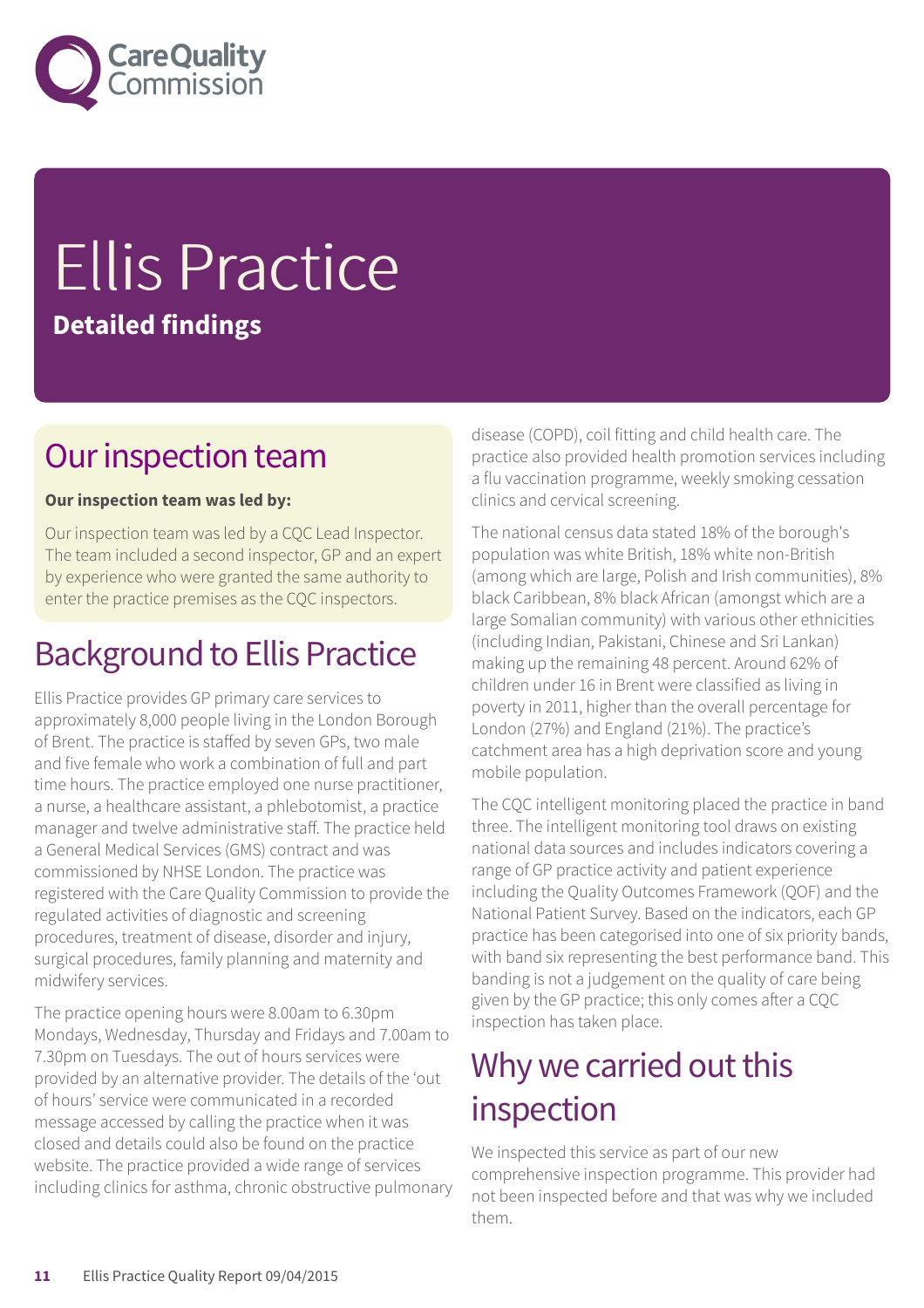# Detailed findings

### How we carried out this inspection

To get to the heart of patients' experiences of care, we always ask the following five questions of every service and provider:

- Is it safe?
- Is it effective?
- Is it caring?
- Is it responsive to people's needs?
- Is it well-led?

We looked at how well services are provided for specific groups of people and what good care looks like for them. The population groups are:

• Older people

- People with long term conditions
- Mothers, babies, children and young people
- The working-age population and those recently retired
- People in vulnerable circumstances who may have poor access to primary care
- People experiencing mental health problems

Before our inspection, we reviewed a range of information we hold about the service and asked other organisations such as Healthwatch, to share what they knew about the service. We carried out an announced visit 28 October 2014. During our visit we spoke with a range of staff (doctors, nurse, senior administrator and receptionists) and spoke with patients who used the service. We reviewed policies and procedures, records, various documentation and Care Quality Commission (CQC) comment cards where patients shared their views and experiences of the service.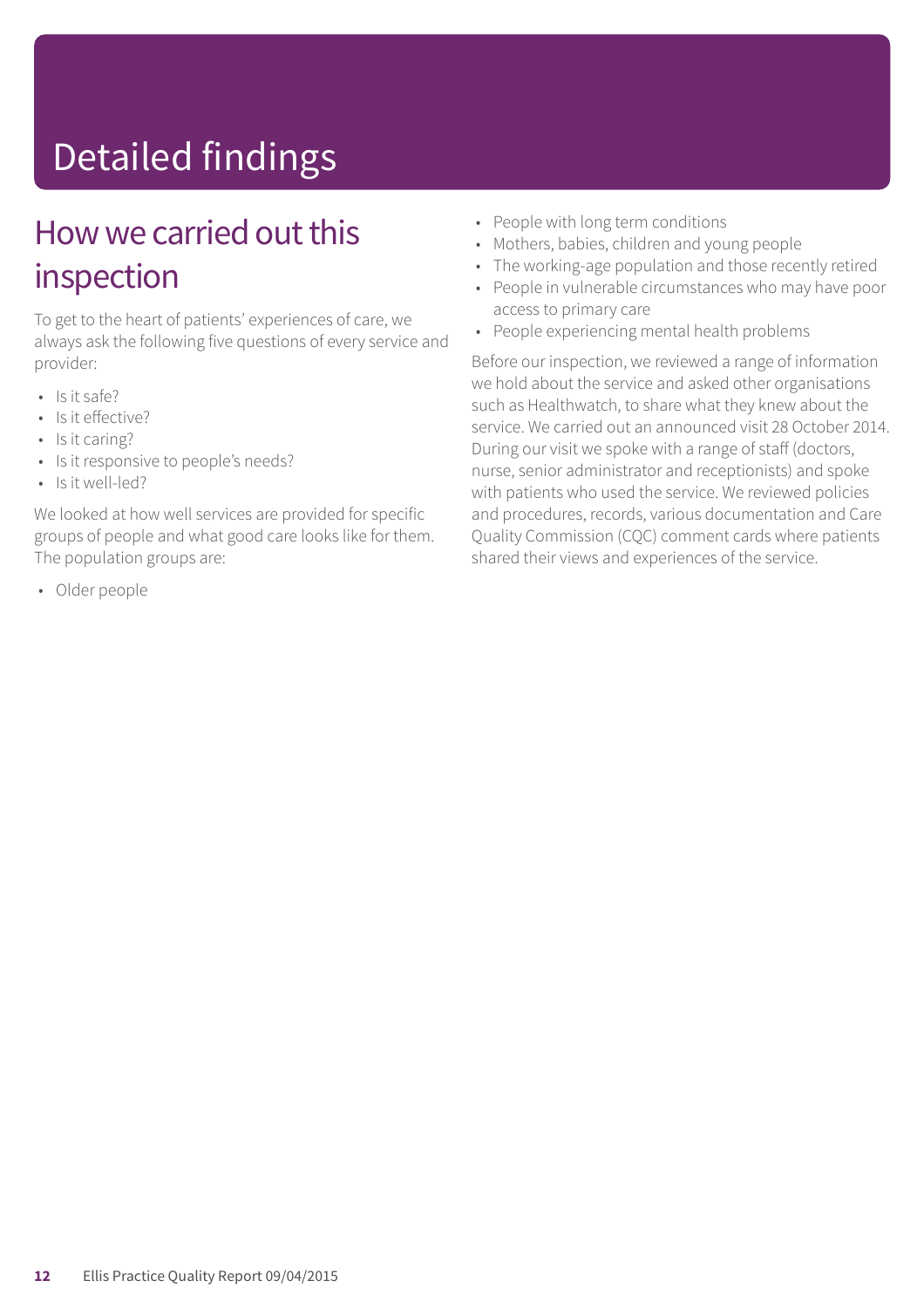### **Our findings**

The practice used a range of information to identify risks and improve patient safety. They had processes in place for documenting and discussing reported incidents and national patient safety alerts as well as comments and complaints received from patients. Administrative staff and receptionists were encouraged to log any significant event or incident and bring them to the attention of the practice manager. We saw there was a template for recording significant events and incidents and the staff we spoke with were aware of their responsibilities to raise concerns. Staff knew how to report incidents and near misses which were discussed at the GPs weekly meeting. Meeting minutes evidenced that GPs had discussed a case where a vulnerable older person with a serious long-term health condition had been discharged by the hospital. Despite the person being vulnerable the hospital had not contacted the GP or social services before they were discharged which led to them being returned to an unstable home situation without appropriate support arrangements being put in place to address their social and care needs. As a result the GP practice had implemented a process for staff to contact hospitals regularly when they were aware that vulnerable patients had been admitted.

GPs told us they completed incident reports and carried out significant event analysis as part of their ongoing professional development. We looked at the significant events from April 2014. Records showed staff were appropriately reporting incidents.

#### **Learning and improvement from safety incidents**

The practice had a system in place for reporting, recording and monitoring significant events, incidents and accidents. We saw evidence to confirm that the practice had completed a significant event analysis (SEA) annually which included identifying any learning from the incident. For example we saw a learning point from the above incident was to watch out for communication breakdown between primary, secondary and tertiary care. However, we found there was no formal process for discussing SEA's with staff, other than the GP's. There was no evidence of learning and dissemination to non-clinical staff, who told us they sometimes hear about incidents by 'word of mouth' from colleagues.

National patient safety alerts were disseminated by the practice manager to practice staff. Staff we spoke with told us of recent alerts they had discussed regarding preventing healthcare associated infections. They also told us that alerts were discussed at six weekly practice meetings to ensure all staff were aware of any that were relevant to the practice and where they needed to take action.

#### **Reliable safety systems and processes including safeguarding**

The practice had up to date child protection and adult safeguarding policies and procedures in place. These provided staff with information about identifying, reporting and dealing with suspected abuse. The policies were easily available to staff both in paper format and on their computers.

The practice had systems in place to manage and review risks to vulnerable children, young people and adults. Practice training records made available to us showed that all staff had received relevant role specific training on safeguarding children. Clinicians were trained to level three and non-clinical staff were trained to level one. We asked members of medical, nursing and administrative staff about their safeguarding training and were told that only clinical staff had received training in adult protection.

However most non clinical staff we spoke with knew how to recognise signs of abuse in older people, vulnerable adults and children. They were also aware of their responsibilities and knew how to share information, record documentation of safeguarding concerns and how to contact the relevant agencies in working hours and out of normal hours. Contact details were displayed on the walls in the general office and the GP surgeries and were easily accessible on the intranet.

The practice had a dedicated GP lead in safeguarding vulnerable adults and children. They could demonstrate that they had the necessary training to enable them to fulfil this role. All staff we spoke with were aware who these leads were and who to speak with in the practice if they had a safeguarding concern.

There was a system to highlight vulnerable patients on the practice's electronic patient records. This included information so that staff were aware of any relevant issues when patients attended appointments; for example children subject to child protection plans. We saw where there had been recent concerns about a child an alert was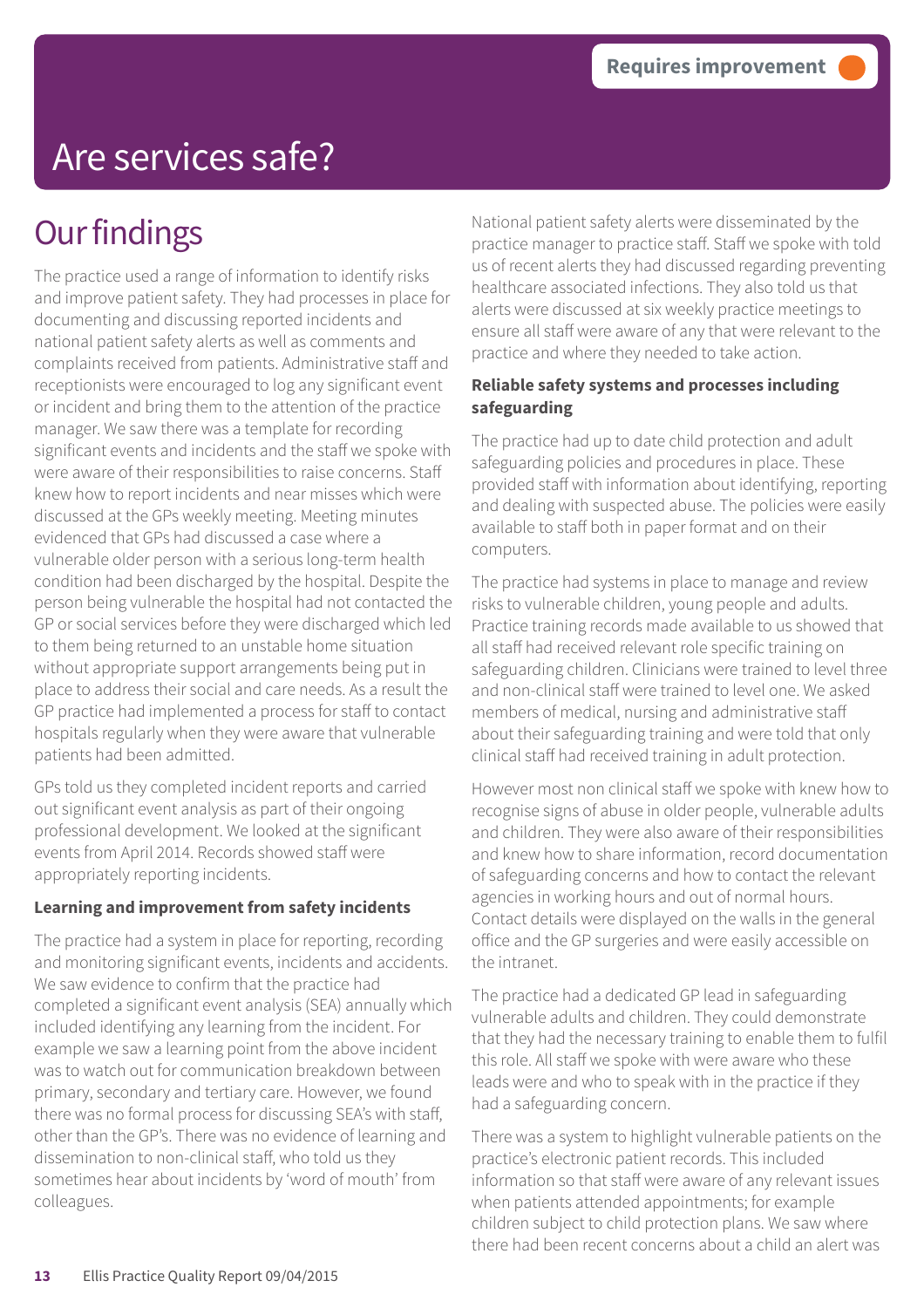put in the records so that staff would observe interaction between the family when they attended the surgery. The lead safeguarding GP was aware of vulnerable children and adults, and records demonstrated good liaison with partner agencies such as the police and social services. Further, as health visitors' were located in the same building, face to face meetings occurred for individual patients when there were concerns.

A chaperone policy was in place copies of which were visible on the waiting room noticeboard and in consulting rooms. If nursing staff were not available to act as a chaperone administration staff had been asked to carry out this role. However, we were told that chaperone training had not been undertaken by these staff members although staff we spoke with appeared to understand their responsibility when acting as chaperones, including where to stand to be able to observe an examination. All staff with chaperone duties had been DBS checked.

Patient's individual records were written and managed in a way to help ensure safety. Records were kept on an electronic system which collated all communications about the patient including scanned copies of communications from hospitals. We saw evidence that audits had been carried out to assess the completeness of these records and that action had been taken to address any shortcomings identified. For example, one audit had identified that some vulnerable patients care plans had not been updated following annual reviews.

#### **Medicines management**

Medicines were stored in medicine refrigerators in one of the treatment rooms. There was a clear policy for ensuring medicines were kept at the required temperatures. We saw records to confirm that temperature checks of the fridges were carried out daily to ensure that vaccinations were stored within the correct temperature range. There was a clear procedure to follow if temperatures were outside the recommended range and staff were able to describe what action they would take in the event of a potential failure of the fridge.

Processes were in place to check medicines were within their expiry date and suitable for use. All the medicines we checked were within their expiry dates. Expired and unwanted medicines were disposed of in line with waste regulations.

There was a protocol for repeat prescribing which was in line with national guidance and was followed in practice. The practice manager was responsible for generating repeat prescriptions. All prescriptions were reviewed and signed by a GP before they were given to the patient. Blank prescription forms were handled in accordance with national guidance as these were tracked through the practice and kept securely at all times in locked drawers in the nurses office. The GPs reviewed medication for patients on an annual basis or more frequently if necessary.

GPs reviewed their prescribing practices as and when medication alerts were received. We saw that GPs and nurses shared latest guidance on medication and prescribing practice at weekly clinical meetings. GPs and staff we spoke with discussed the clinical meetings and how these provided them with the opportunity to keep abreast of updated medication information.

#### **Cleanliness and infection control**

We observed the premises was clean and tidy. We saw cleaning of the premises was the responsibility of the CCG who also carried out infection control audits. Cleaning records were kept which showed that most areas in the practice was cleaned daily, and the toilets were checked regularly throughout the day and cleaned when needed. Patients we spoke with told us they always found the practice clean and had no concerns about cleanliness or infection control.

One GP was the lead for infection control and had undertaken further training to enable them to provide advice on the practice infection control policy and carry out staff training. All staff received induction training on infection control specific to their role and received annual updates. We saw evidence that an infection control audit had been carried out in October 2014 and that any concerns identified for action were completed on time. For example, we saw that a sharps bin in one surgery was found to be full and had not been labelled, however on the day of our visit all bins were labelled and none were overflowing. Minutes of practice meetings showed that the findings of the audits were discussed.

An infection control policy and supporting procedures were available for staff to refer to which enabled them to plan and implement measures to control infection. Personal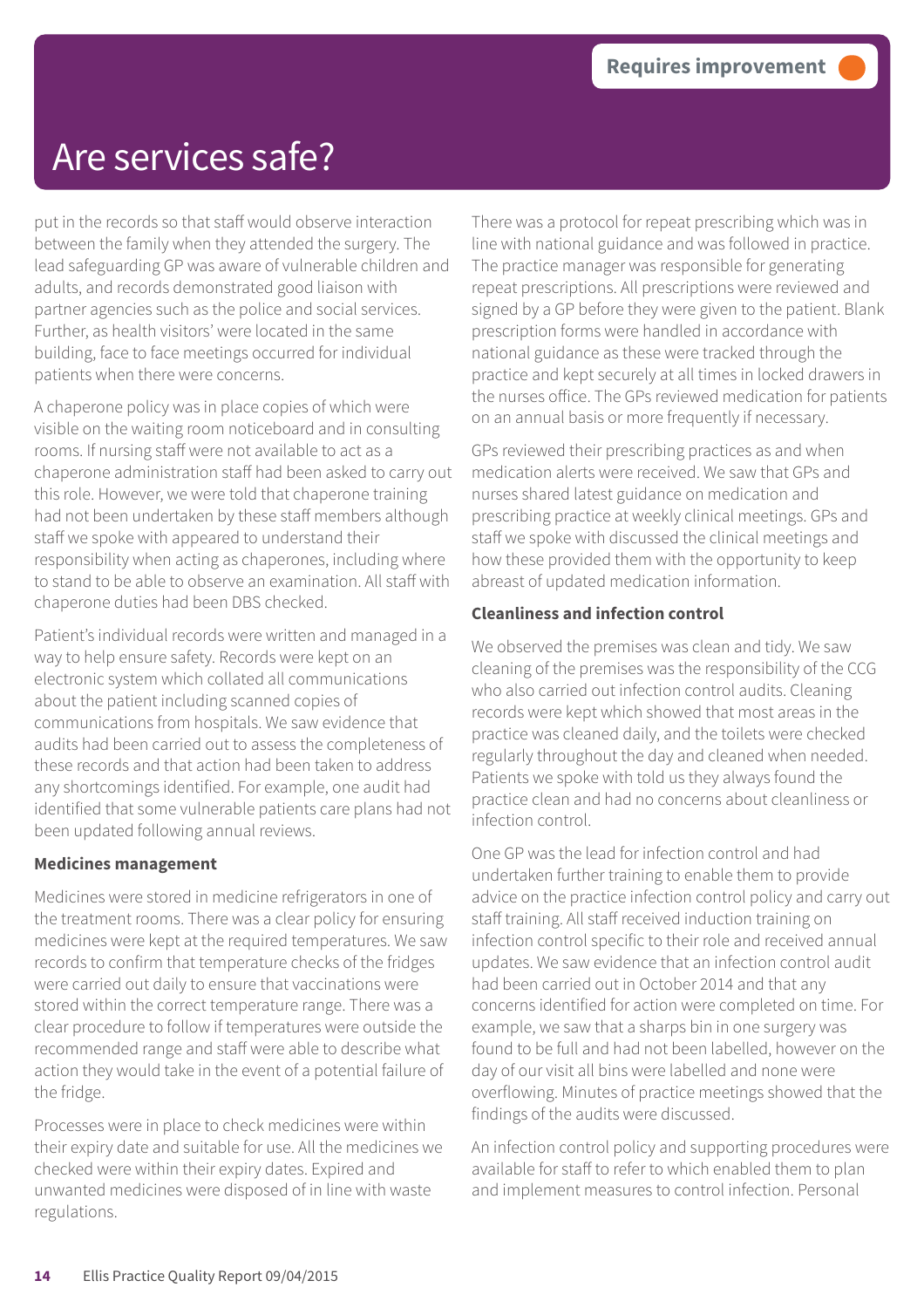protective equipment including disposable gloves, aprons and coverings were available for staff to use and staff told us they would always wear gloves to accept specimens from patients as stated in the infection control policy.

Notices about hand hygiene techniques were displayed in staff and patient toilets. Hand washing sinks with hand soap, hand gel and hand towel dispensers were available in treatment rooms.

The practice had a policy for the management, testing and investigation of legionella (a bacterium that can grow in contaminated water and can be potentially fatal). We saw records that confirmed that the practice was carrying out regular checks in line with this policy to reduce the risk of infection to staff and patients.

#### **Equipment**

Staff we spoke with told us they had sufficient equipment to enable them to carry out diagnostic examinations, assessments and treatments. They told us that all equipment was tested and maintained regularly and we saw equipment maintenance logs and other records that confirmed this. All portable electrical equipment was routinely tested and displayed stickers which showed tests had been carried out in March 2014. A schedule of testing was in place. We saw evidence of calibration of relevant equipment; for example, blood pressure monitors nebulisers and weighing scales.

#### **Staffing and recruitment**

The practice had a recruitment policy in place which was up-to-date. Appropriate pre-employment checks were completed for staff before they started work at the practice. We looked at a sample of recruitment files for GPs, administrative staff and nurses and found they contained proof of identification, references, qualifications, registration with the appropriate professional body and criminal records checks via the Disclosure and Barring Service.

Staff told us there were usually enough staff to maintain the smooth running of the practice and there were always enough staff on duty to ensure patients were kept safe. There were procedures to follow in the event of staff absence to ensure smooth running of the service. The senior administrator occasionally provided cover in reception during busy periods.

The GP partners and practice manager told us about the arrangements for planning and monitoring the number and mix of staff needed to meet patients' needs. We saw there was a rota system in place for all the different staffing groups to ensure that enough staff were on duty. Procedures were in place to manage expected absences, such as annual leave, and unexpected absences through staff sickness.

The lead GP told us they had recently reviewed the staffing levels and skill mix and had identified a need to increase their GP staff cover by two sessions per week and were in the process of recruiting a part-time salaried GP.

#### **Monitoring safety and responding to risk**

The practice had systems, processes and policies in place to manage and monitor risks to patients, staff and visitors to the practice. These included annual and monthly checks of the building, the environment, medicines management, staffing, dealing with emergencies and equipment. The practice also had a health and safety policy which staff were required to read as part of their induction which was accessible on the intranet for all staff. One GP at the practice was the identified health and safety lead and staff we spoke with knew who this was.

Identified risks were included on a risk matrix maintained by the practice manager and graded risks as low, moderate, high and extreme. Each risk was assessed, graded and mitigating actions recorded to reduce and manage the risk. We saw that any risks were discussed at GP partners' meetings and within team meetings. For example a recent risk assessment had identified that people were wedging fire doors open and therefore people were at risk of inhaling smoke if a fire broke out, increasing the speed of the fire spreading and death. They had therefore agreed that staff needed to be reminded not to wedge the door open and that the last person to leave the building was to ensure all fire doors had been closed.

We saw that staff were able to identify and respond to changing risks to patients including deteriorating health. For example the practice kept a register of vulnerable patients which provided alerts to staff to follow up on attendance and results when patients in this group where referred for tests and medical procedures. This ensured they were able to inform GP's when patients had not attended for tests.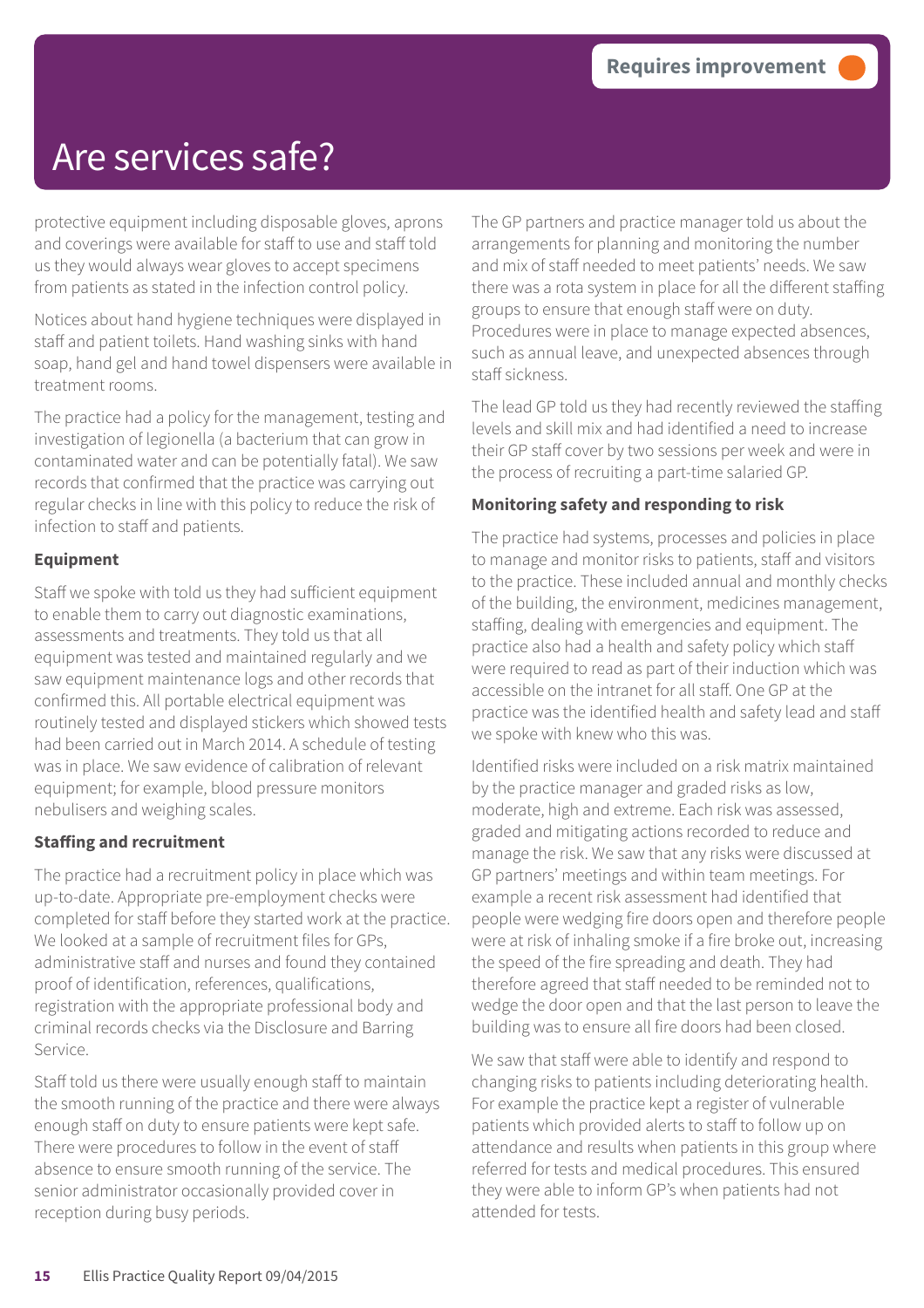#### **Arrangements to deal with emergencies and major incidents**

The practice had arrangements in place to manage emergencies. An oxygen cylinder was provided by the landlords of the building, for use by the practice, however on the day of our visit we found it was empty. We were told it was the responsibility of the facilities to manager. The practice manager told us they would inform them of this after our visit. There was also an automated external defibrillator (used to attempt to restart a person's heart in an emergency). All staff asked knew the location of this equipment and records we saw confirmed this was checked regularly.

Staff told us they had training in basic life support including cardiopulmonary resuscitation (CPR) and other emergencies such as fire and floods. Staff records showed all staff had received training which was updated every two years.

Emergency medicines were available and were kept secure on a trolley in one of the administration offices and all staff knew of their location. These included those for the treatment of cardiac arrest, anaphylaxis and hypoglycaemia. Processes were also in place to check emergency medicines were within their expiry date and suitable for use. All the medicines we checked were in date and fit for use.

A business continuity plan was in place to deal with a range of emergencies that may impact on the daily operation of the practice. This covered areas such as long or short term loss of the main premises, loss of the computer system/ essential data, loss of access to paper medical records, loss of the telephone system, incapacity of GPs and loss of supplies. The document also contained relevant contact details for staff to refer to. For example, contact details of the site manager for the owners of the building, all staff contact numbers and email addresses and contact details for locum doctors. The plan was reviewed every year at the practice away day.

A fire risk assessment had been undertaken that included actions required to maintain fire safety.

For example we saw it had identified fire alarm tests should be carried out every week and that fire drills should occur at least every year. We saw records to confirm the alarm had been tested weekly and a fire drill was due as the last one had occurred October 2013. We saw records that staff were up to date with fire training.

Risks associated with service and staffing changes (both planned and unplanned) were required to be included on the practice risk log. We saw an example of this as the practice had prepared a plan to address the future retirement of one of the senior partners.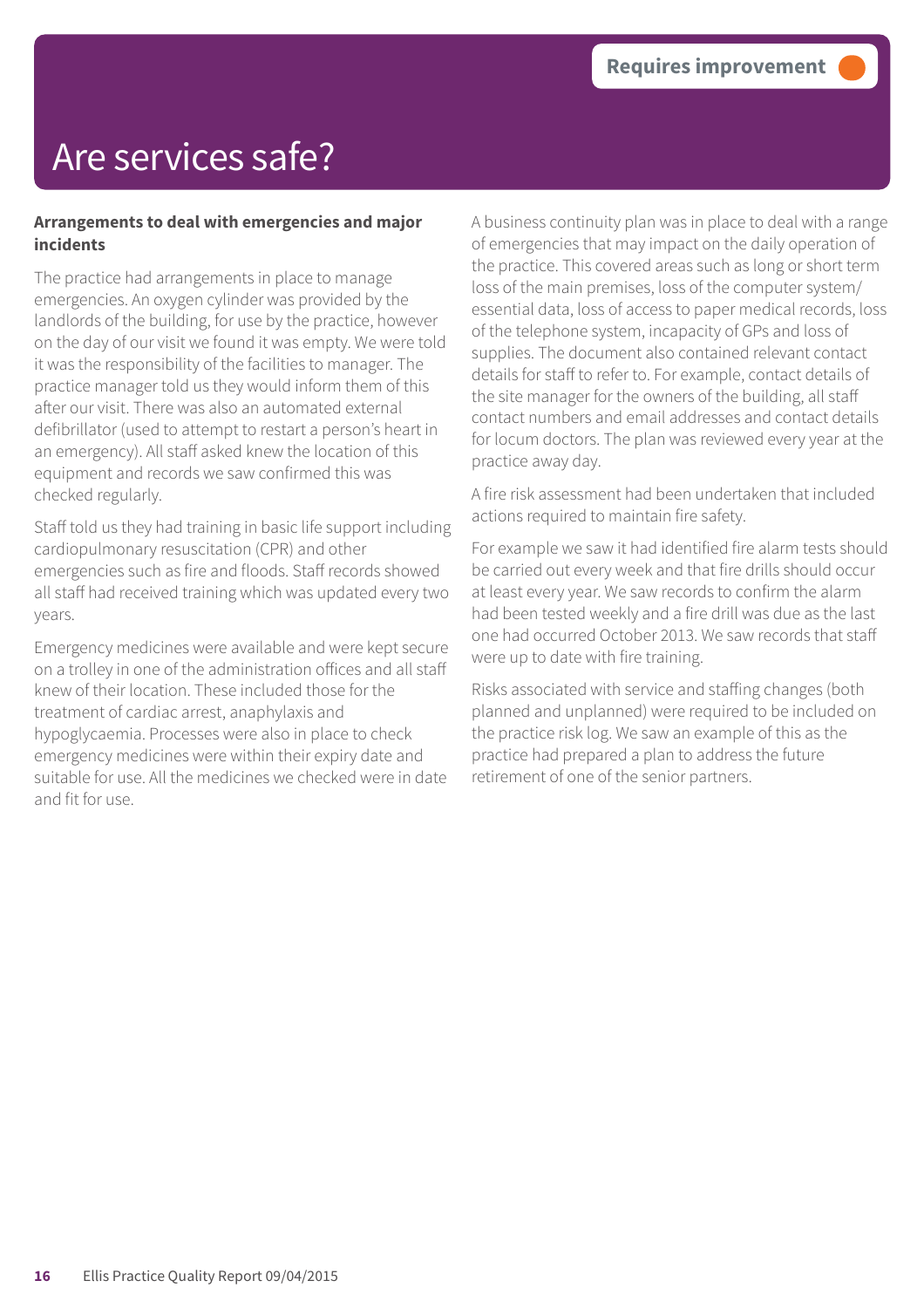### **Our findings**

#### **Effective needs assessment**

The practice provided care in line with national guidance. The GPs and nursing staff we spoke with could clearly outline the rationale for their treatment approaches. They were familiar with current best practice guidance and accessing guidelines from the National Institute for Health and Care Excellence (NICE) and from local commissioners. We saw the practice had weekly clinical meetings where new guidelines were disseminated, the implications for the practice's performance and patients were discussed and required actions agreed. The GPs and nurses told us staff completed thorough assessments of patients' needs and these were reviewed when appropriate in line with NICE guidelines.

The GPs told us there was a lead for all specialist clinical areas such as diabetes, heart disease, asthma and chronic obstructive pulmonary disease (COPD. The practice nurses supported this work, for example due to high practice awareness of diabetes in ethnic minority population. The practice had a GP lead and a nurse practitioner lead. The nurse practitioner had a diploma in diabetic management. Weekly clinics were supported by the diabetes liaison nurse and the diabetologist from secondary care. We saw quality and outcomes framework (QOF) scores for diabetes management was 96%. Health care assistants were qualified to monitor physical health such as blood pressure and to take blood samples.

GPs told us they would continually review and discuss new best practice guidelines for the management of all conditions. Review of the clinical meeting minutes confirmed that this occurred at least once a month. For example the practice had recently received guideline on management of people with COPD and the practice had identified where improvement can be made. Clinical staff we spoke with were open about asking for and providing colleagues with advice and support.

The practice used computerised tools to identify patients with complex needs who had multidisciplinary care plans documented in their case notes, which was approximately two percent of the practice patients. We were shown the process the practice used to review patients recently discharged from hospital, which required patients to be

reviewed within two weeks by their GP according to need. Discharge summaries were sent to the practice manager who would liaise with the relevant GP to book an appointment, either at the surgery or the patients' home.

We saw they had carried out a review of their referrals to secondary care in April 2014, where they looked at sources of secondary care referrals in a three month period and compared their own performance with local guidelines. They found they had referred in line with local guidance and were performing better than other local practices. As a result of discussions with local practices new local pathways in Paediatrics, Trauma & Orthopaedics and ENT were developed for the area.

We saw no evidence of discrimination when making care and treatment decisions. Interviews with GPs showed that the culture in the practice was that patients were cared for and treated based on need and the practice took account of patient's age, gender, race and culture as appropriate. Patients told us they had never experienced any discrimination at the practice.

#### **Management, monitoring and improving outcomes for people**

The practice had a system in place for completing clinical audit cycles. The practice showed us nine clinical audits that had been undertaken in the last year. Four of these were completed audits i.e. the practice had re-audited. The practice was able to demonstrate the changes resulting since the initial audit. For example an audit of asthma/ COPD exacerbations had been carried out and on first audit the percent who had a medication review and annual review ranged from 57% and 59%. After intervention, on re-audit the percent had increased to 89% and 100%. This was a full cycle audit which showed positive outcomes for patients.

The GPs told us clinical audits were often linked to medicines management information, safety alerts or as a result of information from QOF. QOF is a national performance measurement tool. For example we saw an audit regarding patients taking 12 or more medications following a medicines management alert the practice carried out face-to-face medication reviews on all these patients and showed us data showing decreases in the numbers of prescriptions for most patients which lowered the risk of interactions.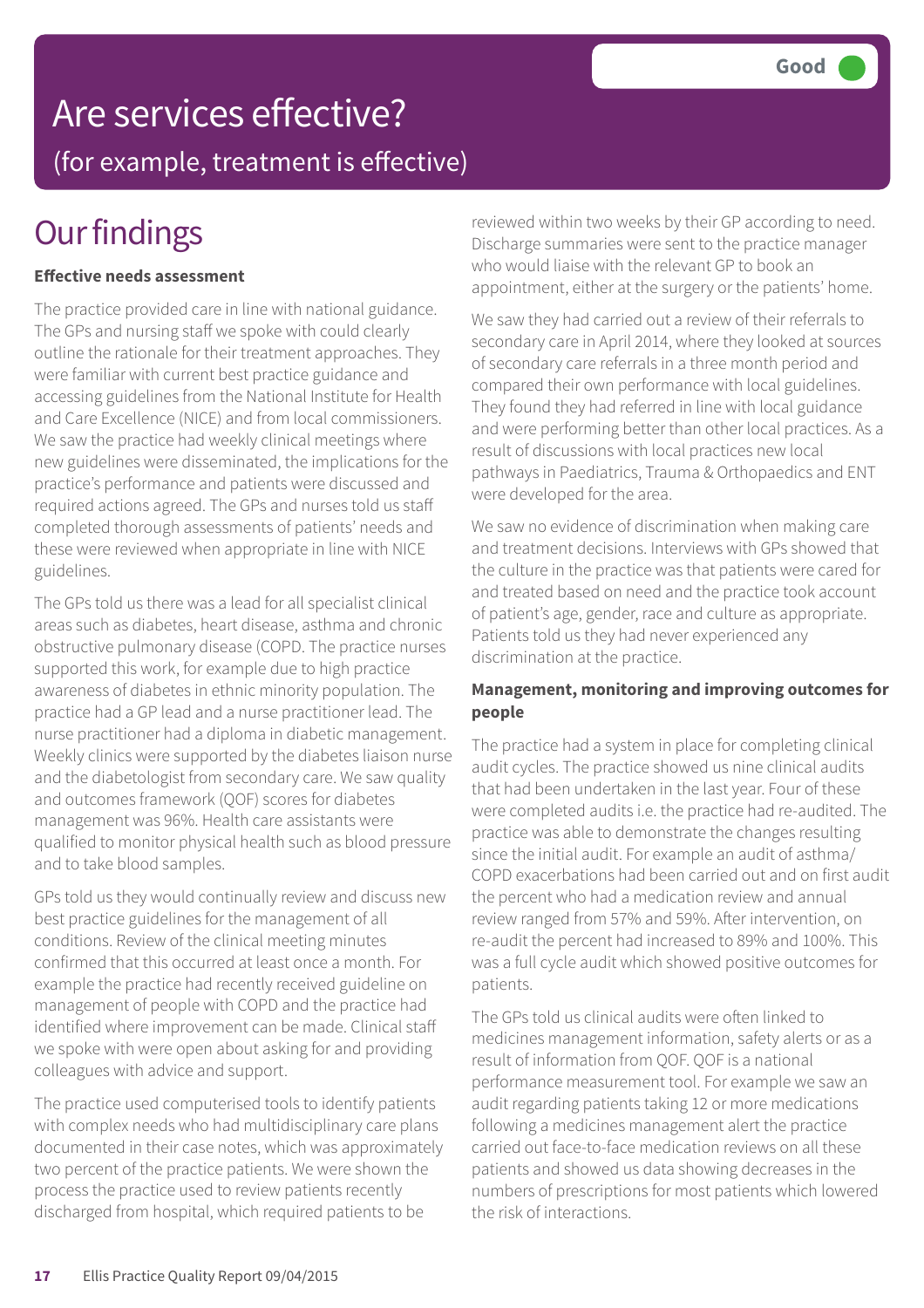The practice also used the information they collected for the QOF and their performance against national screening programmes to monitor outcomes for patients. For example, 80% of patients with diabetes had an annual medication review, and the practice met all the minimum standards for QOF in asthma. This practice was not an outlier for any QOF (or other national) clinical targets.

GPs told us they were committed to maintaining and improving outcomes for patients.

The QOF report from 2012-2013 showed the practice was supporting patients well scoring 999 out of 1000. QOF information for 2013-2014 indicated the practice had maintained this level of achievement scoring 888 out of 900.

Clinical staff spoke positively about the culture in the practice around audit and quality improvement, noting that there was an expectation that all clinical staff should undertake at least one audit a year.

Staff regularly checked that patients receiving repeat prescriptions had been reviewed by the GP. They also checked that all routine health checks were completed for long-term conditions such as asthma and that the latest prescribing guidance was being used. The IT system flagged up relevant medicines alerts when the GP prescribed medicines. We were shown evidence to confirm that following the receipt of an alert the GPs had reviewed the use of the medicine in question and where they continued to prescribe it, recorded the reason why they decided this was necessary. The evidence we saw confirmed that the GPs had a good understanding of best treatment for each patient's needs. The practice had a palliative care register and had regular internal as well as multidisciplinary meetings to discuss the care and support needs of patients and their families.

The practice also participated in local benchmarking run by the CCG. This is a process of evaluating performance data from the practice and comparing it to similar surgeries in the area. This benchmarking data showed the practice had outcomes that was doing better than other services in the area. For example, the practice was amongst four out of 20 practices that were achieving the CCG target budget for prescribing medication.

#### **Effective staffing**

The practice staff team included medical, nursing, managerial and administrative staff. We reviewed staff training records and saw that all staff were up to date with attending mandatory courses such as annual basic life support. A good skill mix was noted amongst the doctors with four GPs trained to administer methadone medication. All GPs were up to date with their yearly continuing professional development requirements and all had either been revalidated or had a date for revalidation. (Every GP is appraised annually and every five years undertakes a fuller assessment called revalidation. Only when revalidation has been confirmed by NHS England can the GP continue to practice and remain on the performers list with the General Medical Council).

The staff induction programme covered a wide range of topics such as health and safety, basic lifesaving, child protection and fire safety. The practice manager kept a training matrix and was therefore aware of when staff needed to complete refresher training in these topics. Staff also had access to additional training to ensure they had the knowledge and skills required to carry out their roles. For example reception staff told us they had received information technology training, in relation to the patient's database and customer care training.

Non–clinical staff told us they had regular opportunities to hold discussions about their work during the week, as the practice manager operated an 'open door' policy. Clinical staff received monthly clinical supervision. All staff received annual appraisals which identified learning needs. Non-clinical staff were appraised by the practice manager and clinical staff were appraised by one of the partners. Staff records demonstrated that most appraisals were up to date, however some reception staff had not been appraised in the last 12 months. We saw performance and personal development were discussed at these meetings. There were arrangements in place to support clinical staff through the revalidation process. For example the salaried GPs were supported to attend study days in regards to any updates in key aspects of their role such as prescribing mental health medication.

Administrative staff we spoke with confirmed that the practice was proactive in providing training and funding for development courses. For example, a receptionist had been supported to attend a health care assistant course and the assistant practice manager had completed a course to offer breast feeding advice to new mothers.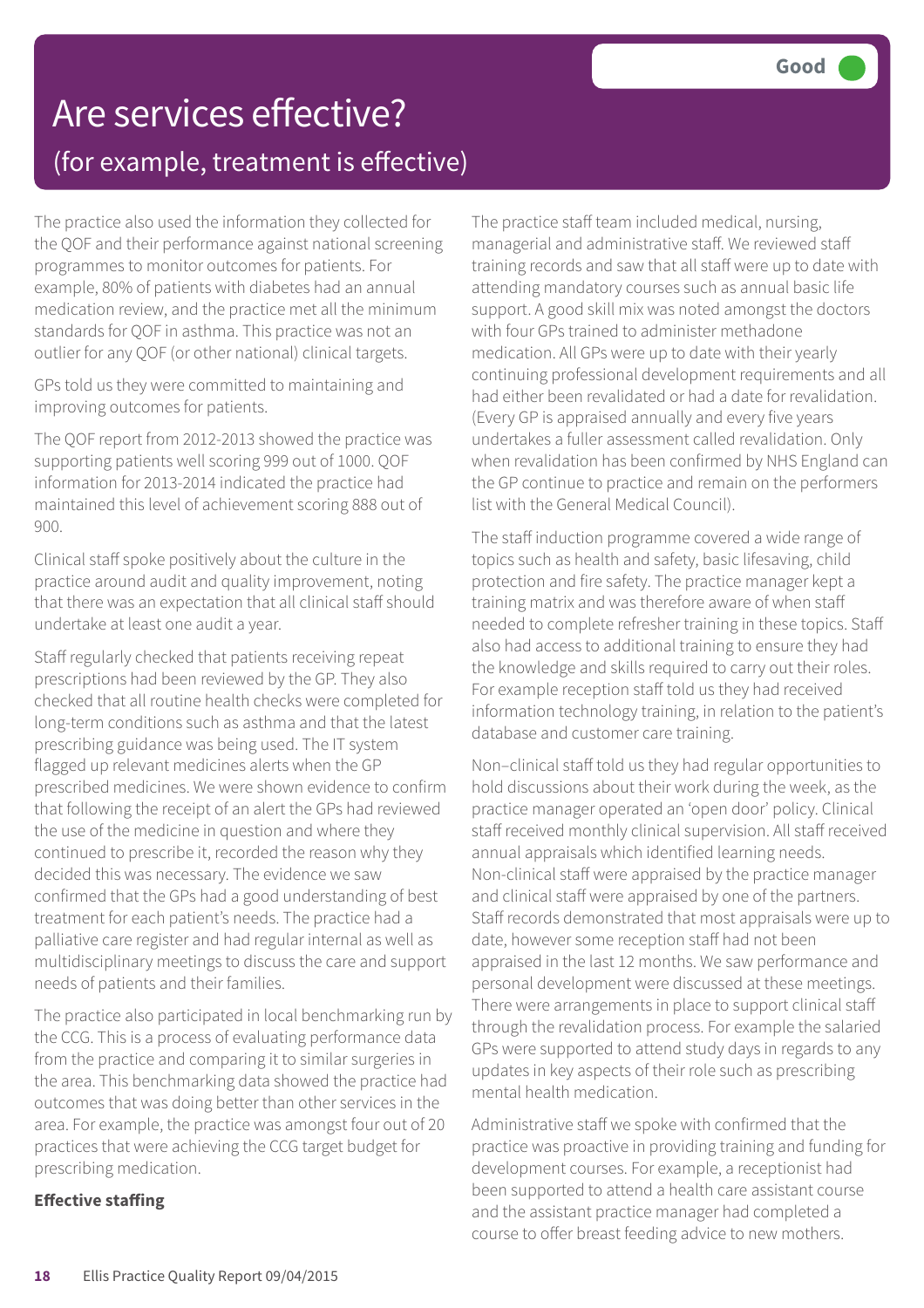Staff files we reviewed showed that where poor performance had been identified appropriate action had been taken to manage this.

#### **Working with colleagues and other services**

The practice worked with other service providers to meet people's needs and manage complex cases. Blood results, X-ray results, letters from out of hour's providers the NHS111service and local hospital including discharge summaries were received electronically. All relevant staff were aware of their responsibility for passing on, reading and actioning any issues arising from communications with other care providers on the day they were received. The GP reviewing these documents and results was responsible for the action required. All staff we spoke with understood their roles and felt the system in place worked well. There were no instances within the last year of any results or discharge summaries which were not followed up appropriately.

The practice held monthly multidisciplinary team meetings to discuss the needs of complex patients e.g. those with end of life care needs. These meetings were attended by district nurses, social workers, palliative care nurses and decisions about care planning were documented in a shared care record. Staff felt this system worked well. The district nursing team who was based in the same building as the practice confirmed they met regularly with the GPs to discuss care planning concerns and often had ad hoc discussions when they had serious concerns about patients.

#### **Information sharing**

The practice used several electronic systems to communicate with other providers. For example, there was a shared system with the local out of hour's provider to enable patient data to be shared in a secure and timely manner. An electronic system was also in place for making referrals for tests or to see specialists. The practice did not regularly use the Choose and Book system. (The Choose and Book system enables patients to choose which hospital they will be seen in and to book their own outpatient appointments in discussion with their chosen hospital) as staff told us they encountered a number of difficulties with this system and found it easier to arranged hospital appointments manually via the phone, fax or emails. A record of each referral including the sent date was maintained on a spreadsheet by the administration staff to

monitor for any delays. Urgent two week referrals for suspected cancer symptoms were faxed and a follow up phone call made after the fax was sent to ensure receipt of referral.

The practice had systems in place to provide staff with the information they needed. An electronic patient record was used by all staff to co-ordinate, document and manage patients' care. All staff were fully trained on the system. This software enabled scanned paper communications, such as those from hospital, to be saved in the system for future reference. We saw the practice manager carried out ad hoc audits to assess the completeness of these records and that action had been taken to address any shortcomings identified, for example where care plans had not been updated following reviews.

#### **Consent to care and treatment**

Staff were aware of the Mental Capacity Act 2005 and their duties in relation to assessing a person's capacity to give consent. Clinical staff had received training on the Mental Capacity Act 2005. All the clinical staff we spoke with understood the key parts of the legislation and were able to describe how they implemented it in their practice. For example one GP told us about an older person with Dementia. A capacity assessment had been carried out and a best interest meeting had been held with the relative and as a result 'end of life' care arrangements had been made.

Patients with learning disabilities and those with dementia were supported to make decisions through the use of care plans which they were involved in agreeing. The practice kept a register of these patients to help ensure they received the required health checks. These patients were offered annual review appointments with their carers during which they would be supported in making decisions about their care plans.

All clinical staff demonstrated a clear understanding of Gillick competencies (these help clinicians to identify children aged under 16 who have the legal capacity to consent to medical examination and treatment).

There was a practice policy for documenting consent for specific interventions. For example, for all minor surgical procedures, a patient's verbal consent was documented in the electronic patient notes with a record of the relevant risks, benefits and complications of the procedure. We saw evidence in patient records to confirm this.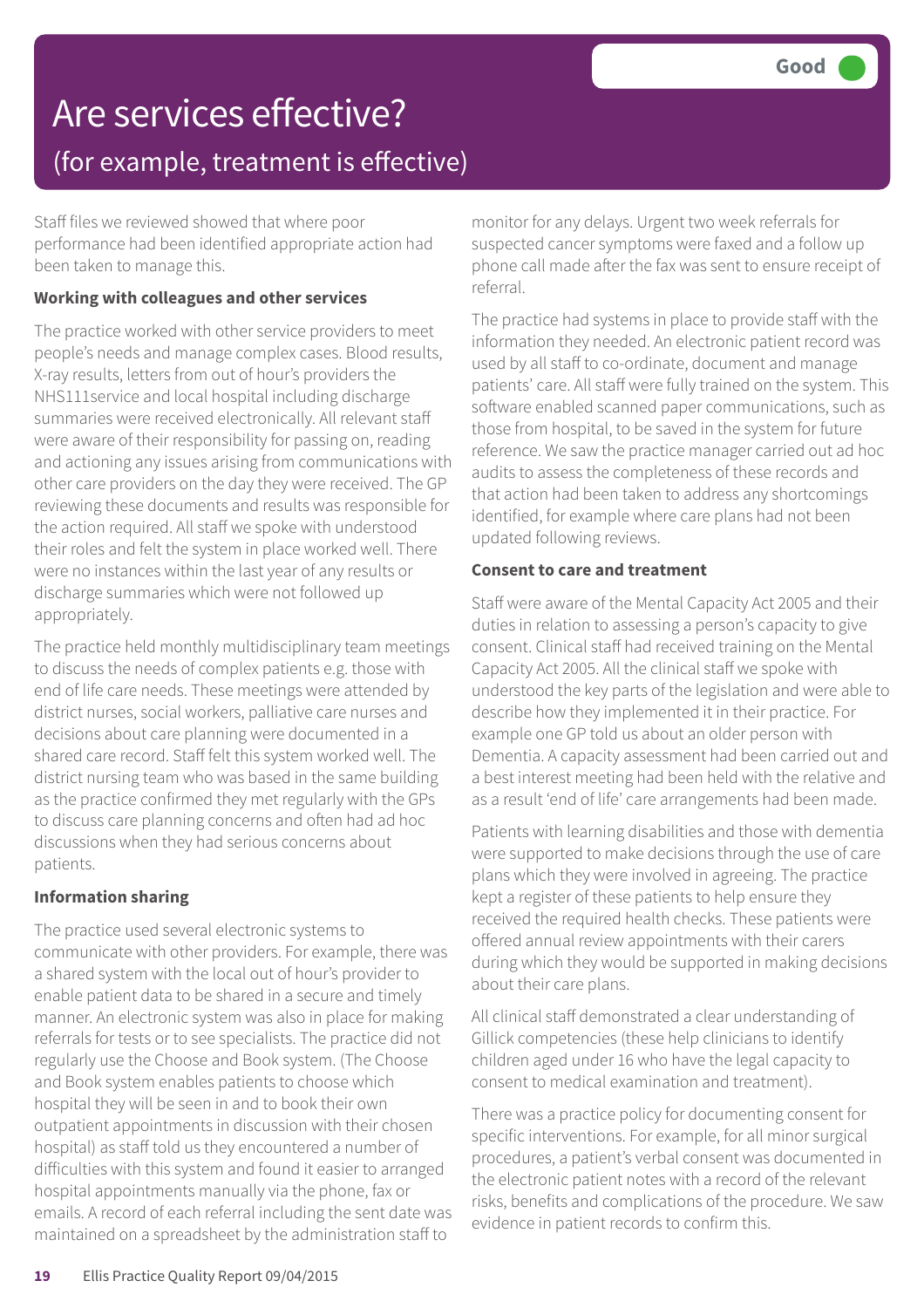#### **Health promotion and prevention**

All new patients who registered with the practice were offered a health check with the practice nurse within a week of registering. The GP was informed of all health concerns detected and these were followed-up in a timely manner. GPs told us they would use their contact with patient's to help maintain or improve mental, physical health and wellbeing. For example they would take a patients' blood pressure and on occasions have offered opportunistic smoking cessation advice to smokers.

The practice also offered NHS Health Checks to all its patients aged 40-75. Practice data showed that 50% of patients in this age group took up the offer of the health check. The practice manager said they did not actively chase up the ones that did not attend, but would opportunistically discuss the check when patients attended the surgery for routine appointments.

The health care assistant had been trained to give advice on smoking cessation and the practice ran a weekly smoking cessation clinics. Information about the service was available in the waiting area. The service offered a 12 week programme to assist people in successfully stopping smoking. They however did not have any data to show how effective this had been.

Cervical screening was offered to woman in line with the national guidelines. The cervical screening uptake rate for women diagnosed with a mental illness whose notes record that a cervical screening test has been performed in the preceding 5 years was 100 percent and for the last QOF

submission (April 2014) which was better than other GP practices in the Clinical Commissioning Group (CCG) area. Uptake for other women was 70%. The practice sent text message reminders for patients and would follow up patients who did not attend for cervical screening.

The practice offered a full range of immunisations for children, travel vaccines and flu vaccinations in line with current national guidance. Last year's performance for all immunisations was approximately 70% which was average for the CCG, however the practice stated they were continually trying to improve their vaccination take up rates.

The practice met regularly with the CCG to discuss the implications and share information about the needs of the practice population. This information was used to help focus health promotion activity such as the need to provide more targeted information about cervical smears.

The practice had numerous ways of identifying patients who needed additional support, and it was pro-active in offering additional help as approximately two percent of patients were on a care plan which was reviewed on an annual basis. They practice kept a register of all patients with a learning disability and all 64 were offered an annual physical health check. Practice records showed 85% had received a check up in the last 12 months.

A wide range of information was displayed in the waiting area of the practice and on the practice website to raise awareness of health issues including information on cancer, meningitis in children, flu and measles.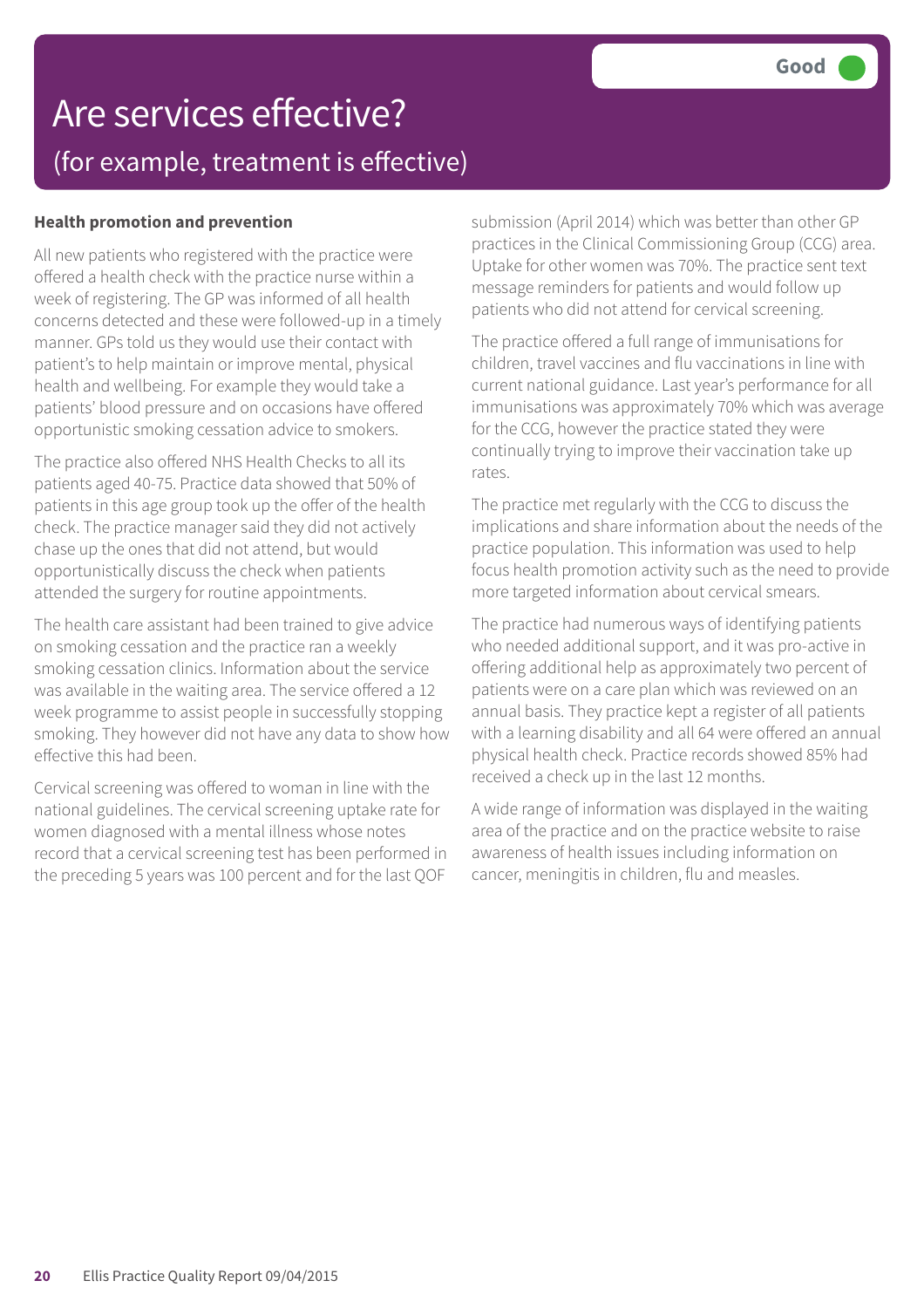# Are services caring?

### **Our findings**

#### **Respect, dignity, compassion and empathy**

We reviewed the most recent data available for the practice about patient satisfaction. This included information from the national GP patient survey from April 2014 and a survey of patients undertaken by the practice's Patient Participation Group. (A selection of patients and practice staff who meet at regular intervals to decide ways of making a positive contribution to the services and facilities offered by the practice to the patients.) The evidence from both these sources showed patients were just satisfied with their experience at the practice. For example in their own patient survey 60% patients said they were satisfied with the practice and 54% people in the national patient survey said they would recommend the practice to someone else. However, in the national patient survey 47% rated their overall experience as very good and 44% rated it as fairly good. The practice was also above average for its satisfaction scores on consultations with doctors and nurses, with 57% of practice respondents saying the GP was good at listening to them and 54% saying the GP gave them enough time as compared to 40% and 42% respectively for the CCG.

All eleven patients we spoke with said they were treated with respect, dignity and compassion by all the practice staff and this was also reflected in the comment cards we reviewed. Patients said the care was excellent and staff were friendly, professional and accommodating. Patients completed Care Quality Commission (CQC) comment cards to provide us with feedback about the practice. We received 39 completed cards and the majority were positive about the service experienced. Patients felt the practice offered an excellent service and staff were efficient, helpful and caring. They said staff treated them with dignity and respect. There was one comment that was less positive as they as they had to wait on occasions up to two weeks before they could see a doctor of their choice.

We observed staff to be caring, and compassionate towards patients attending the practice and when speaking to them on the telephone. Staff were careful to follow the practice's confidentiality policy when discussing patients' treatments so that confidential information was kept private. The practice switchboard was located away from the reception desk and was shielded by glass partitions which helped keep patient information private.

Staff told us that if they had never witnessed any instances of discriminatory behaviour or where patients' privacy and dignity had not been respected. They said there was a high proportion of their patients whose circumstances made them vulnerable such homeless people or people experiencing poor mental health, who often came to the surgery but the practice was clear about its zero tolerance for discrimination and made it clear to all patients. The lead GP told us they would investigate all such incidents and any learning identified would be shared with staff and patients. We saw the practice had arranged for staff to be trained in diversity and patient involvement.

#### **Care planning and involvement in decisions about care and treatment**

The patient survey information we reviewed showed patients responded to questions about their involvement in planning and making decisions about their care and treatment and generally rated the practice better than the CCG average however, the results were generally poor in these areas. For example, data from the national GP patient survey from July 2014 showed 38% of practice respondents said the GP involved them in care decisions and 51% felt the GP was good at explaining treatment and results compared to the national average of 32% and 40% respectively We were told this had been discussed at clinical meetings and all GPs had agreed to reflect and improve on this area in their consultations.

Patients we spoke with on the day of our inspection told us that health issues were discussed with them and they felt involved in decision making about the care and treatment they received. They also told us they felt listened to and supported by staff and were given enough information to make informed decisions about the choice of treatment they wished to receive. Patient feedback on the comment cards we received was also positive and aligned with these views.

Staff told us that translation services were available for patients who did not have English as a first language. We saw notices in the reception areas informing patients this service was available.

The care plans we reviewed clearly demonstrated that patients were involved in the discussions and agreeing them. There was evidence of end of life planning with patients.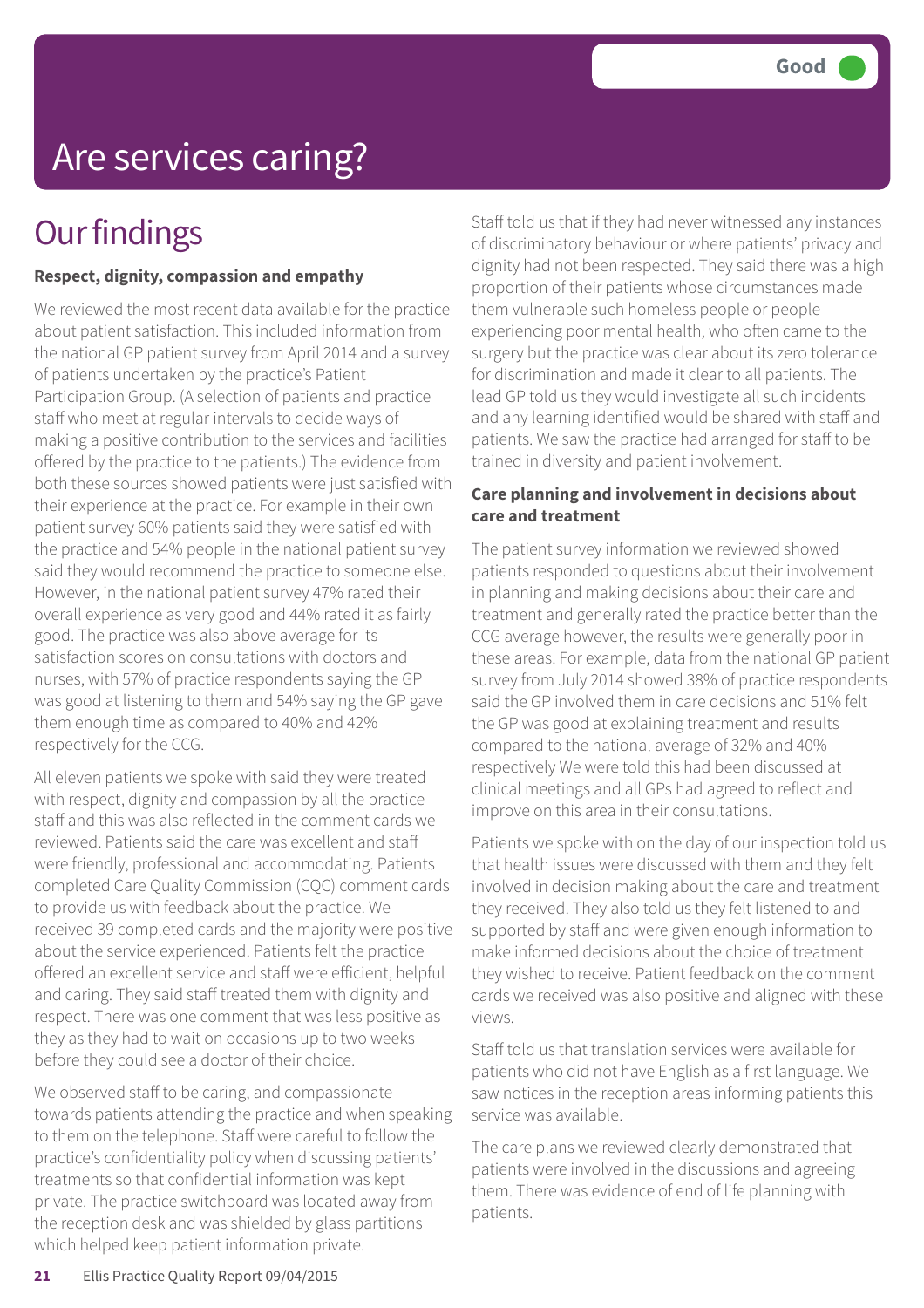# Are services caring?

#### **Patient/carer support to cope emotionally with care and treatment**

The patient survey information we reviewed showed patients were positive about the emotional support provided by the practice. The patients we spoke with on the day of our inspection and the comment cards we received were consistent with this feedback. For example, patients described how staff responded compassionately when they had been diagnosed with serious conditions and provided support when required.

Notices in the patient waiting room and information on the patient website signposted people to a number of support groups and organisations. The practice's computer system alerted GPs if a patient was also a carer. Carers were asked to complete carer's forms where appropriate and there was written information available for carers to ensure they understood the various avenues of support available to them.

There was a robust system of support for bereaved patients both provided by the GP's and other support organisations. GPs told us they would make phone calls to families who had suffered bereavement. This would then be followed by a visit at a flexible time and/or location to meet the family's needs. People were given the option to be referred for bereavement counselling or signposted to a support service. Patients we spoke with who had had a bereavement confirmed they had received this type of support and said they had found it helpful.

The practice maintained a list of patients receiving end of life care and this was available to the out of hour's provider. The practice worked closely with the palliative care nursing team and held quarterly meetings with them. Deaths of patients were discussed at the monthly practice team meetings.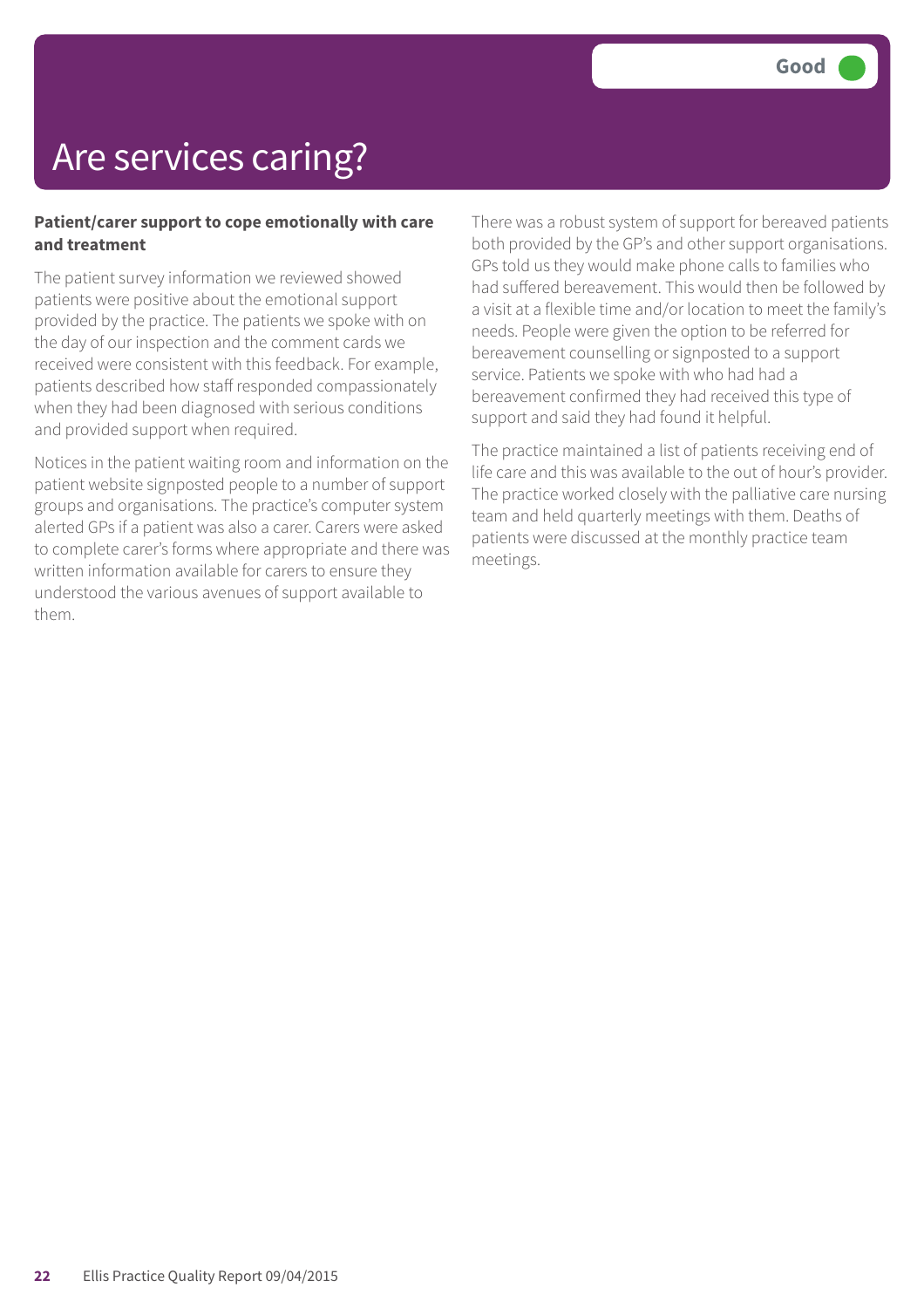# Are services responsive to people's needs? (for example, to feedback?)

### **Our findings**

#### **Responding to and meeting people's needs**

We found the practice was responsive to the needs of their local population. When we inspected the practice was in the process of carrying out data extraction which was being used to populate a risk stratification tool (BIRT2) designed to identify patients at highest risk of attending A&E or being admitted to hospital, and also to enable the GPs to have peer to peer discussions regarding patients with similar health concerns. The BIRT2 risk tool helped doctors detect and prevent unwanted outcomes for patients. This helped to profile patients by allocating a risk score dependent on the complexity of their disease type or multiple comorbidities.

The practice attended a monthly network meeting with the Clinical Commissioning Group (CCG) and other practices to discuss local needs and plan service improvements that needed to be prioritised. We saw minutes of meetings where this had been discussed and actions agreed to implement service improvements and manage delivery challenges as 61% of the patients fell into the index of high multiple deprivation and were from communities who were more at risk of conditions such as diabetes, COPD, alcohol dependency and lack of adequate physical fitness.

The practice had clinical leads for a variety of long term conditions including diabetes, asthma, chronic obstructive pulmonary disease, substance dependency and mental health.

Patients over 75 years had a named GP to co-ordinate their care. The practice had a list of older people who were housebound whom they would visit regularly particularly frail older patients. The practitioner nurse was based at the practice carried out spirometry tests and liaised regularly with the GP that managed the care of patients diagnosed with chronic obstructive pulmonary disease (COPD).

One partner GP carried out home visits to a local forensic mental health care home when required. They told us they carried out physical health checks and medication reviews for people in the care home who were reluctant to visit the surgery. The senior GP also attended monthly multi-disciplinary team meetings to review and update these patients care plans. Patients who experienced poor mental health were kept on a register and invited for

annual reviews with extended appointments. Reception staff we spoke with were aware of signs to recognise for patients in crisis and to have them urgently assessed by a GP if they presented at the practice.

The practice held registers for patients in receipt of palliative care, had complex needs or had long term conditions. GPs attended regular internal as well as multidisciplinary meetings with district nurses, social workers and palliative care nurses to discuss patients and their family's care and support needs. Patients in these groups had a care plan and would be allocated longer appointment times when needed.

Four GPs had completed parts one and two of the Royal College for General Practitioners (RCGP) Alcohol Misuse certificate. This meant they were able to prescribe methadone to patients at the practice. The practice also had access to a counselling service which was situated in the same building where they could refer patients for drug and alcohol counselling.

The practice had implemented suggestions for improvements and made changes to the way it delivered services as a consequence of feedback from the Patient Participation Group (PPG). For example, they had changed the appointment system to make more daily appointments available.

#### **Tackling inequity and promoting equality**

We were told by staff that a high proportion of the practice population did not speak English as their first language. The practice used a telephone translation service and had access to a Somalian interpreter who was– based in the building and employed by the CCG. This post was however vacant on the day of our inspection, however the CCG were in the process of recruiting. One GP was also trained in sign language.

The premises were accessible to patients with disabilities, although it was based on the first floor there was lift access to the first floor and the toilets were accessible to wheelchair users. The corridors were wide enough to accommodate mobility scooters. This made movement around the practice easier and helped to maintain patients' independence.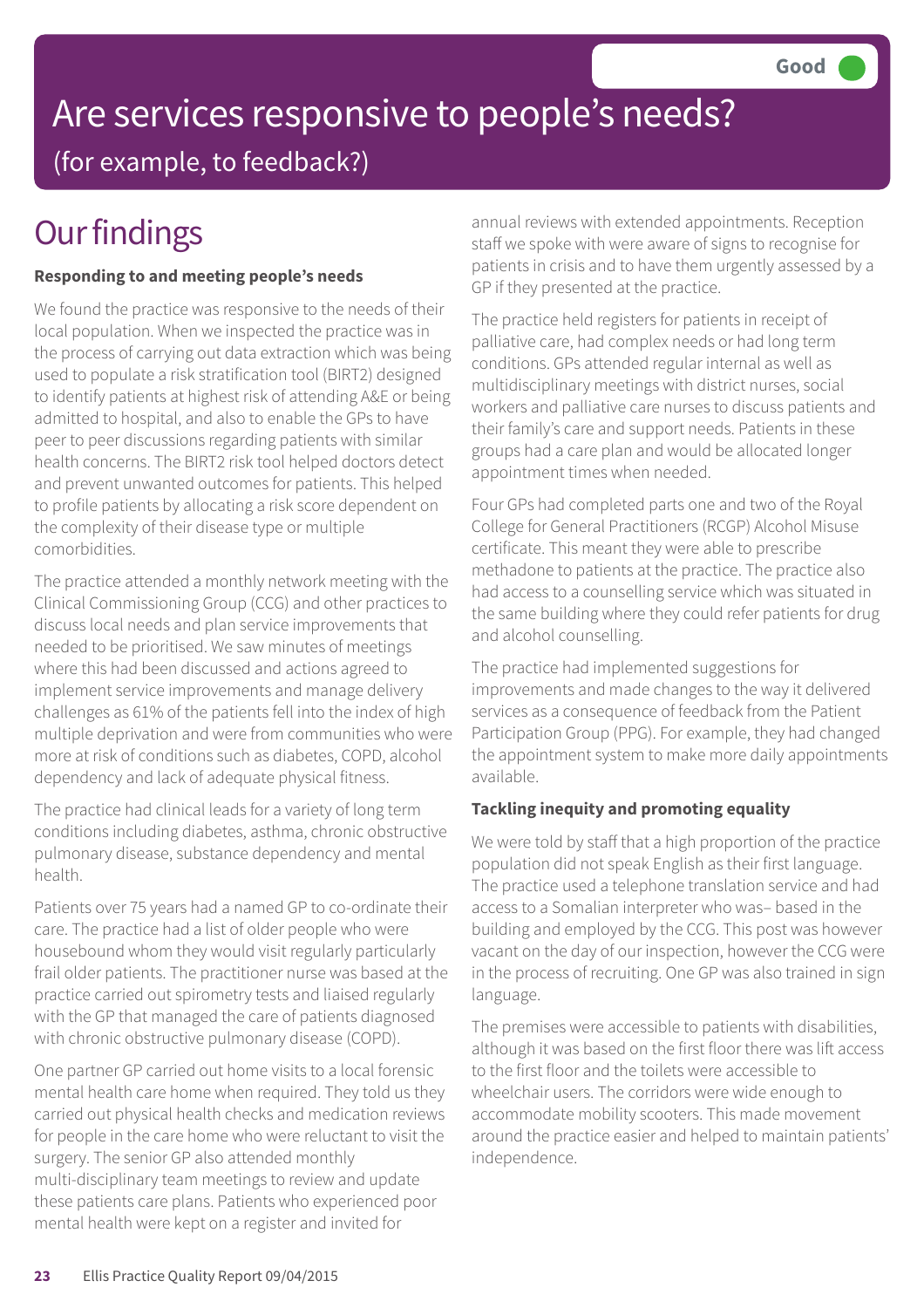### Are services responsive to people's needs? (for example, to feedback?)

The waiting area was large enough to accommodate patients with wheelchairs and prams and allowed for easy access to the treatment and consultation rooms. Accessible toilet facilities were available for all patients attending the practice including baby changing facilities.

We saw that the practice had recognised the need for equality and diversity training for its staff and had included it the training plan for all staff for the coming year (2014-15). Staff we spoke with confirmed that they had had discussions in practice meetings about equality and diversity issues and that it was regularly discussed at staff appraisals and team events.

#### **Access to the service**

The practice was open from 8.00am to 6.30pm Mondays, Wednesday, Thursday and Fridays. The practice had extended opening hours on Tuesdays 7.00am to 7.30pm and was particularly useful to patients with work commitments. The telephones were manned from 8.00am to 6.30pm Mondays to Fridays and a recorded message was available at all other times. Appointment slots were available throughout the opening hours, except between 12.30 and 1.30 daily, when the practice was closed for lunch although patients could attend specialist services or see the nurse during the lunch hour. Longer appointments were also available for patients who needed them and those with long-term conditions. This also included appointments with a named GP or nurse

Comprehensive information was available to patients about appointments on the practice website which allowed patients to book appointments and home visits, order repeat prescriptions and access test results. Information was displayed in the practice waiting room and on the website directing patients to the NHS 111 out of hour's service when the practice was closed. There were also arrangements in place to ensure patients received urgent medical assistance when the practice was closed. If patients called the practice when it was closed, there was an answerphone message giving the telephone number they should ring depending on the circumstances. Information on the out of hour's service was also provided to patients in the practice information leaflet.

Patients were generally satisfied with the appointments system. Comments received from patients showed that patients in urgent need of treatment had often been able to make appointments on the same day of contacting the practice. All patients we spoke with told us they had always been able to get an emergency appointment and if they had not been able to see the doctor the same day, they said they were able to talk with them on the phone.

The practice also had access to Kingsbury Hub, which was a backup service staffed by a nurse practitioner and locum GPs and contracted by the CCG. The Hub provided emergency GP services six days a week to patients from a number of practices in Brent and it was based in the same building as the practice. We saw that approximately 55 people a month had been referred to the Hub.

#### **Listening and learning from concerns and complaints**

The practice had a system in place for handling complaints and concerns. The practice's complaints policy and procedure were in line with recognised guidance and contractual obligations for GPs in England. The practice manager was the designated person who handled all complaints in the practice.

We saw that information was available to help patients understand the complaints system, for example posters were displayed on notice boards and a summary leaflet was available and given to patients when they registered. There was also information about how to contact other organisations such as NHS England to make a complaint displayed on the walls. Patients we spoke with were aware of the process to follow should they wish to make a complaint. None of the patients we spoke with had ever needed to make a complaint about the practice.

We looked at a sample of complaints received in the last twelve months and found these were dealt with in a timely way in line with the complaints policy and there were no themes emerging. However, we saw the response to written complaints was not always in writing.

The practice kept a complaints log and we were told by staff that complaints were regularly discussed and any learning or changes to practice disseminated to all staff.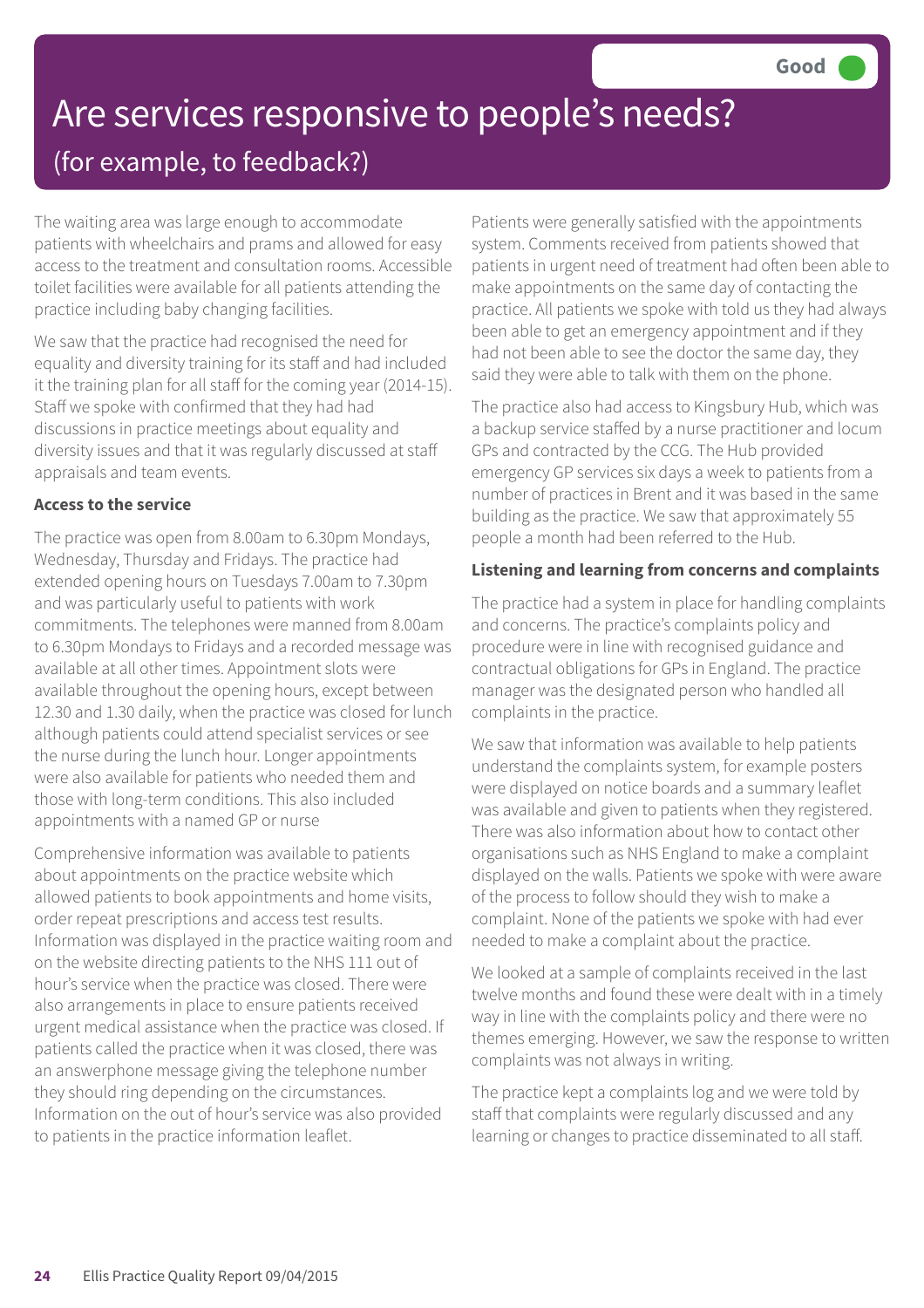### Are services well-led?

(for example, are they well-managed and do senior leaders listen, learn and take appropriate action)

### **Our findings**

#### **Vision and strategy**

- The practice had a clear vision to deliver high quality care and promote good outcomes for patients. Details of the vision and practice values were part of the practice's annual business plan and on their website. The practice vision and values included 'to treat all their patients with kindness, compassion, consideration, confidentiality and respect, provide an effective service of health education and illness prevention and to be aware of patient's family and social networks and their vulnerability."
- We spoke with nine members of staff and they all knew and understood the vision and values and knew what their responsibilities were in relation to these. We looked at minutes of the practice away day held in 2014 and saw that the vision and values had been reviewed and updated.

#### **Governance arrangements**

The practice had a number of policies and procedures in place to govern activity and these were available to staff via the desktop on any computer within the practice. We saw that staff had completed a cover sheet to confirm that they had read the key policies such as safeguarding, health and safety and infection control. All seven policies and procedures we looked at had been reviewed annually and were up to date.

The practice held monthly governance meetings which were attended by the partners, the practice manager and the senior administrator on occasions. We looked at minutes from the last two meetings and found that performance, quality and risks had been discussed.

The practice used the Quality and Outcomes Framework (QOF) to measure their performance. The QOF data for this practice showed it was performing above national standards. They had scored 999 out 1000 in 2013 and 888 out of 900 in 2014, which was 5.8% above the CCG average and 5.5% above England average There was a clinical lead for the different areas of the QOF and we saw an action plan had been produced to maintain or improve outcomes. We saw QOF data was regularly reviewed and discussed at the practices monthly meetings.

The practice took part in a peer reviewing system with neighbouring GP practices form Kingsbury and Willesden. We looked at notes and saw that they met quarterly and discussed topics such as collaboration, pathways and joint funding applications for specialist services such as phlebotomy. It was also an opportunity for practices to work together to develop services focused on the needs of the local population for example nursing homes and residential care.

The practice had completed a number of clinical audit cycles, for example we saw an audit designed to identify patients having had exacerbations of COPD or Asthma and ensuring that all patients who had experienced an exacerbation were (i) invited for a chronic disease review and (ii) had a review of their medication. The re-audit showed an increase in the numbers of medication reviews and chronic disease reviews.

The practice had robust arrangements in place for identifying, recording and managing risks. Identified risks were included on a risk matrix maintained by the practice manager which graded risks as low, moderate, high and extreme. Each risk was assessed, graded and mitigating actions recorded to reduce and manage the risk. We saw that the risk matrix was regularly discussed at team meetings and updated in a timely way.

#### **Leadership, openness and transparency**

We were shown a clear leadership structure which had named members of staff in lead roles. For example there were GP leads for infection control, safeguarding and mental health. We spoke with seven members of staff and they were all clear about their own roles and responsibilities. They all told us that they felt valued, well supported and knew who to go to in the practice with any concerns.

We saw from minutes that team meetings were held regularly, every six weeks. Staff told us that there was an open culture within the practice and they had the opportunity and were happy to raise issues at team meetings. They felt they worked well together and that they were a highly functional team which listened and learnt, and were aware of their areas of weakness such as the need to improve their flu vaccination take up. Staff said the leadership team were always open to suggestions. Team away days were held annually.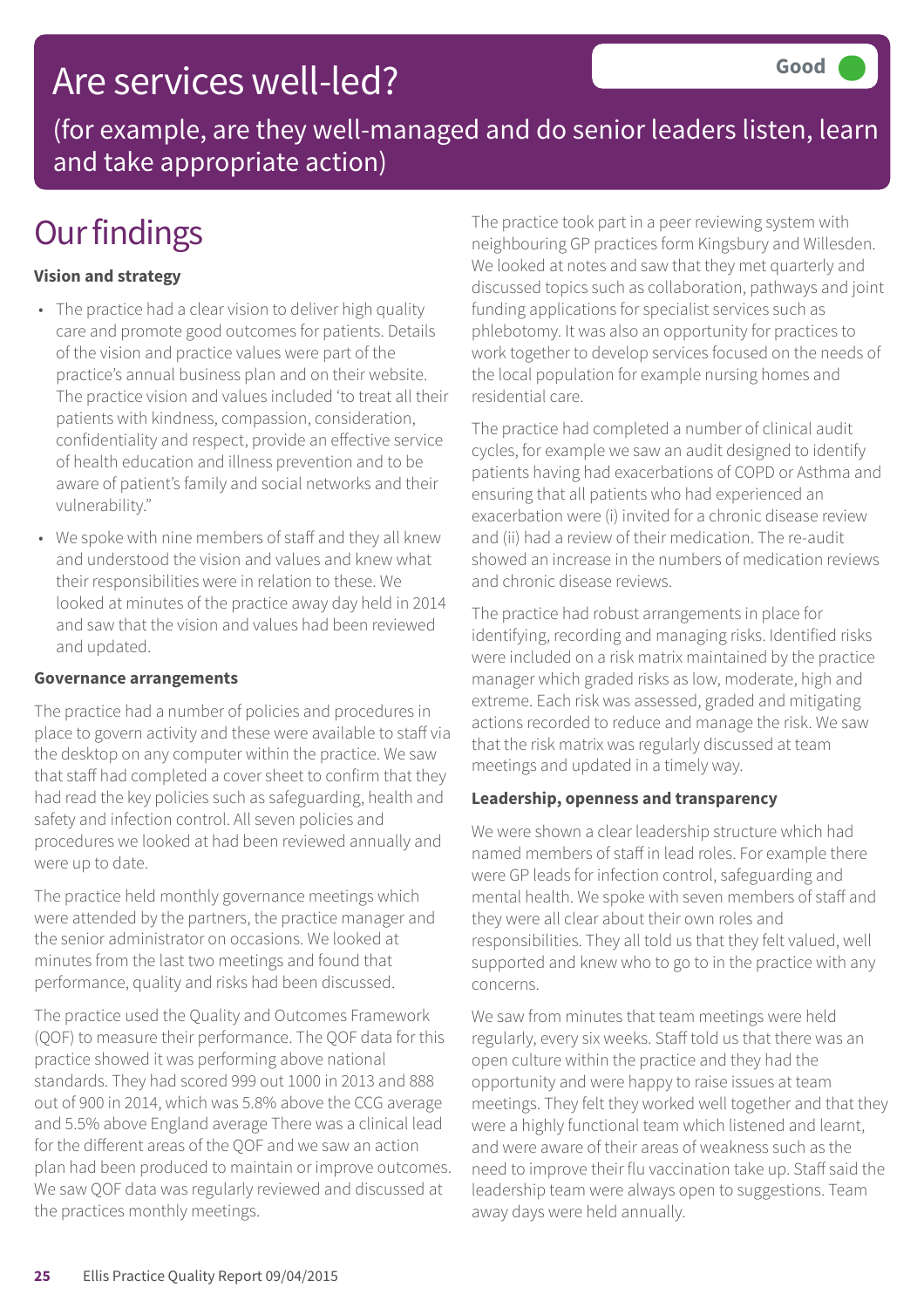### Are services well-led?

### (for example, are they well-managed and do senior leaders listen, learn and take appropriate action)

The practice manager was responsible for human resource policies and procedures. We reviewed a number of policies, For example, the recruitment and qualification checking procedure. We were shown the staff handbook which was available to all staff. This included sections on equality and harassment and bullying at work. Staff we spoke with knew where to find these policies if required.

#### **Seeking and acting on feedback from patients, public and staff**

The practice had an active patient participation group (PPG) which met quarterly. Information about the PPG was available on the practice website and in the practice newsletter. The PPGincluded representatives from various population groups including, older people, carers and patients from different ethnic and cultural backgrounds. However, the practice recognised that the group was not representative of the practices patients or example there were no young people, and had tried a number of ways to increase the membership. We were told by members of the PPG that they had specifically sought the views of young people and mothers in their latest survey. We saw that they had clear written objectives that were distributed to members. Meetings were held quarterly and one GP and the practice manager attended. We were given minutes of the last meeting dated 9/10/14 and saw that they had discussed nursing services, new practice services and flu vaccinations. However, we were told minutes were not routinely distributed to members but were displayed on notice boards at the practice and placed on their website. We met with 10 members of the PPG who were very enthusiastic and knowledgeable of the pressure in the NHS and primary care as two members also represented the practice at the CCG locality PPG meetings.

The practice had gathered feedback from patients through PPG patient surveys, comment cards and complaints received. We looked at the results of the in-house annual patient survey and saw that one area looked at was access to appointments. The results showed a number of patients were not aware they could book appointments on-line. Website data showed that whilst there had been thousands of hits over a six month period not many people had booked appointments on-line. Information gathered from the survey implied people were either not aware you could book online or found it difficult to book appointments using the website and by the time they worked it out all appointments had gone. We saw that as a result the

practice had decided to provide more information about how to book on-line and make more daily appointments available. The results and actions agreed from these surveys were available on the practice website.

The practice had gathered feedback from staff via staff away days and generally through staff meetings, appraisals and discussions. Staff told us they would not hesitate to give feedback and discuss any concerns or issues with colleagues and management. They also told us they felt involved and engaged in the practice to improve outcomes for both staff and patients.

The practice had a whistle blowing policy which was available to all staff in the staff handbook and electronically on any computer within the practice. Staff we spoke with were aware of the policy and the process to follow if they had any concerns

#### **Management lead through learning and improvement**

The practice had a clear understanding of the need to ensure staff had access to learning and improvement opportunities. Newly employed staff had a period of induction to support them. They had the opportunity to feedback on how useful the induction period had been. We looked at five staff files and saw that appraisals had taken place. Appraisals included a personal development plan and staff told us that the practice was very supportive of training.

The GPs and clinical staff held regular clinical meetings where they discussed changes to practice. Staff told us that the practice supported them to maintain their clinical professional development through training and mentoring. For example we saw that the local cancer commissioning team had worked with the practice with a view to improving early referral rates for suspected cancer. We were told these types of sessions encouraged clinical debate, improved clinical management and guided service improvements.

A GP from the practice was also a program director at one of the local acute hospitals. The practice had recently approved as a training practice and will start taking trainee doctors in 2015. In addition we were told that medical students were currently being taught in the practice on Thursday mornings by the senior partners.